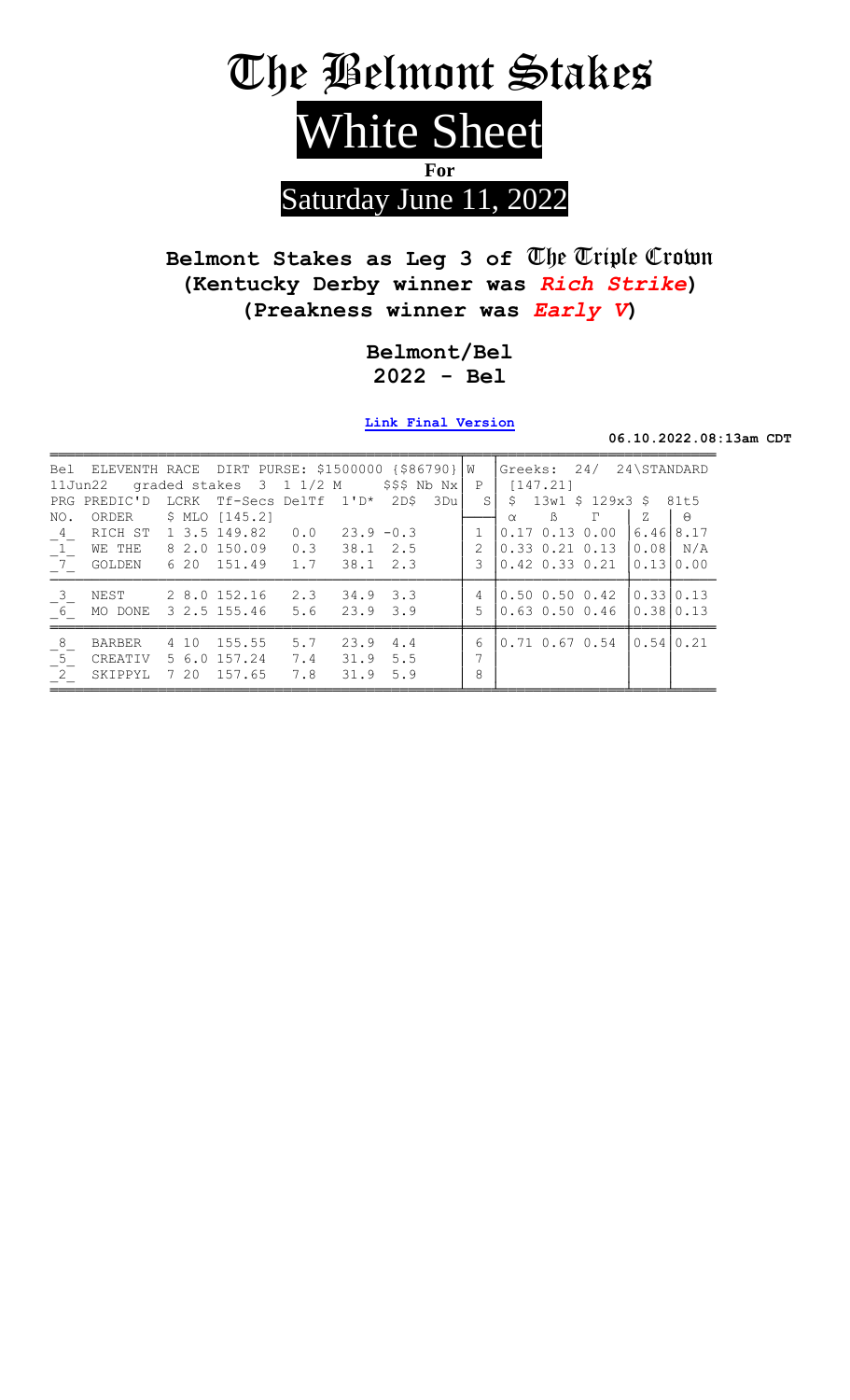#### **CLICK COVER FOR KINDLE BOOK VERSION OF SECRET BETTING FORMULAS**



# **Click [PDF VERSION] for IN COLOR & PRINTABLE BOOK Version**

**——————————————————————————————————————————**

**\*** (so far = 2001 thru 2017, with 2018 a tbd and 2000 down thru 1875 a tbd)

#### 6/5..11/22:

Add in greeks for 2002, 2001, 2000, skip 1999 no data yet, 1998 and 1997

5 more data points bringing nsam total to 24 for 2022 and forward ….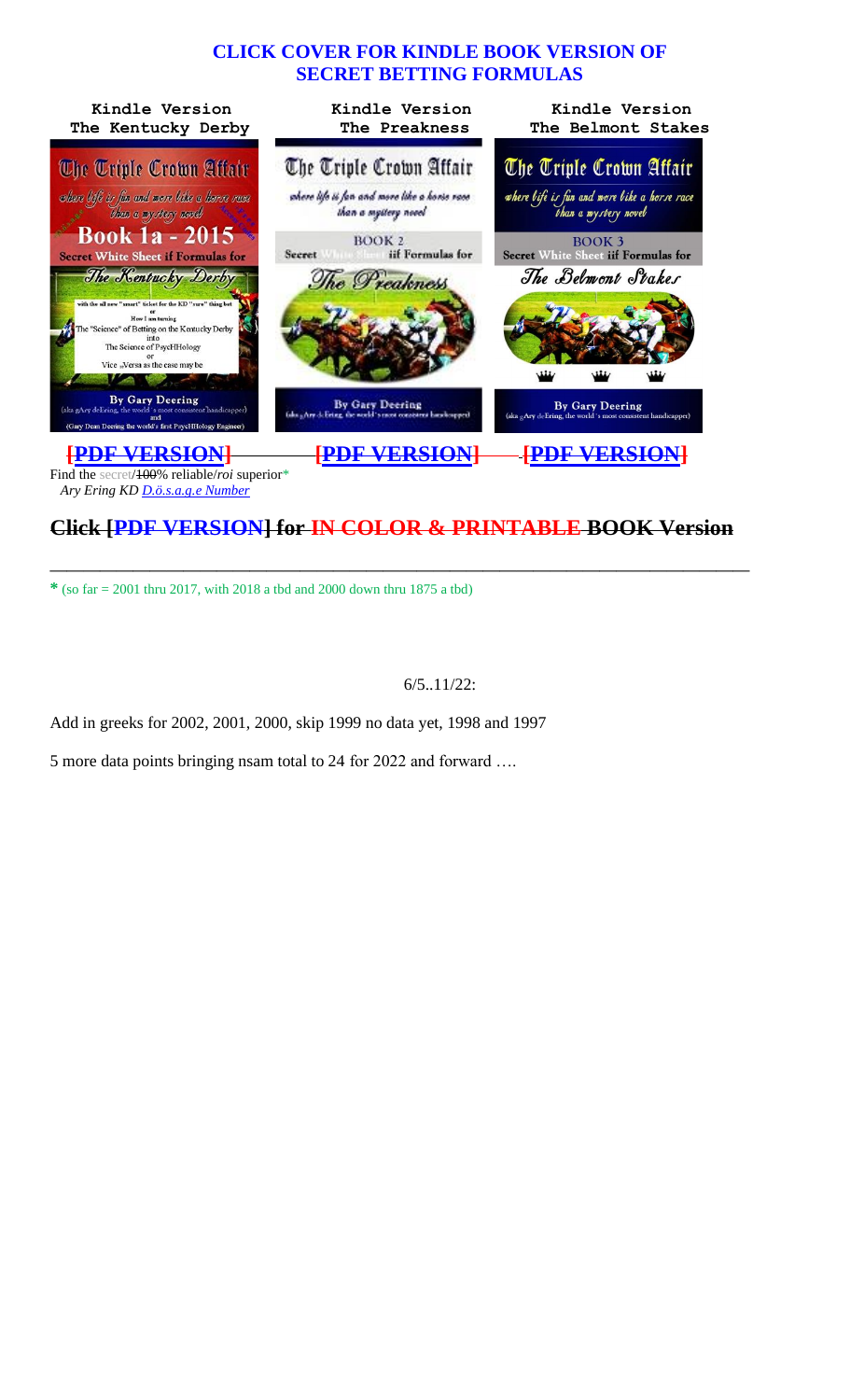

Belmont Stakes as Leg 3 of The Triple Crown (Kentucky Derby winner was Medina Spirit) (Preakness winner was Rombaue) Belmont/Bel  $2021 - Bel$ 

Link Final Version

06.05.2021.04:52pm CDT

|                                  | Bel ELEVENTH RACE DIRT PURSE: \$1500000 {\$123595} W<br>5Jun21 graded stakes $3 \t1 \t1/2 \tM$ \$\$\$ Nb Nx                                                               |                                    |                                          |                     | Greeks: 18/ 18\STANDARD<br>P   [146.70] 147.11 Fast                                                                                                                                                                   |                                             |
|----------------------------------|---------------------------------------------------------------------------------------------------------------------------------------------------------------------------|------------------------------------|------------------------------------------|---------------------|-----------------------------------------------------------------------------------------------------------------------------------------------------------------------------------------------------------------------|---------------------------------------------|
|                                  | PRG PREDIC'D LCRK Tf-Secs DelTf 1'D* 2D\$<br>NO. ORDER \$ MLO [145.8]<br>2 WESSENTI 1 2.0 148.57 0.0<br>4 pHOT ROD 2 3.5 152.01 3.4 23.9 2.8<br>8 OVERTOO 7 20 153.44 4.9 |                                    | 3Dul<br>$23.9 - 0.3$<br>$38.1 \quad 2.4$ | 2<br>3              | $S$ \$ 21w1 \$ 187x3 \$ 99t5<br>$\Gamma$<br>$\mathbb B$<br>$\alpha$<br>$\begin{bmatrix} 0.11 & 0.11 & 0.00 \end{bmatrix}$<br>$ 0.33 \t0.17 \t0.11 \t 0.06  N/A$<br>$\begin{bmatrix} 0.44 & 0.28 & 0.17 \end{bmatrix}$ | Z<br>$\Theta$<br>6.3918.22<br>$0.11$ $0.00$ |
|                                  | 3 SROMBAUE 3 3.0 154.63 6.1<br>1 BOURBON 5 15 155.09 6.5 23.9 4.7                                                                                                         |                                    | $31.9$ 4.5                               | $\overline{4}$<br>5 | $\big 0.56$ 0.50 0.28<br>0.67 0.50 0.33 l                                                                                                                                                                             | 0.39 0.11<br> 0.39 0.11                     |
| 6<br>+KNOWN A<br>$7\overline{ }$ | 4 6.0 155.30<br>ROCK YO 64.5156.82<br>5 FRANCE 8 30 158.36                                                                                                                | 6.7<br>8.3 23.9 4.9<br>9.8<br>31.9 | $23.9$ 4.4<br>6.0                        | 6<br>8              | $\begin{bmatrix} 0.72 & 0.67 & 0.44 \end{bmatrix}$ $\begin{bmatrix} 0.56 & 0.17 \end{bmatrix}$<br>$4.6$ $4.1$ $3.5$                                                                                                   | 121.50<br>115.0143.40                       |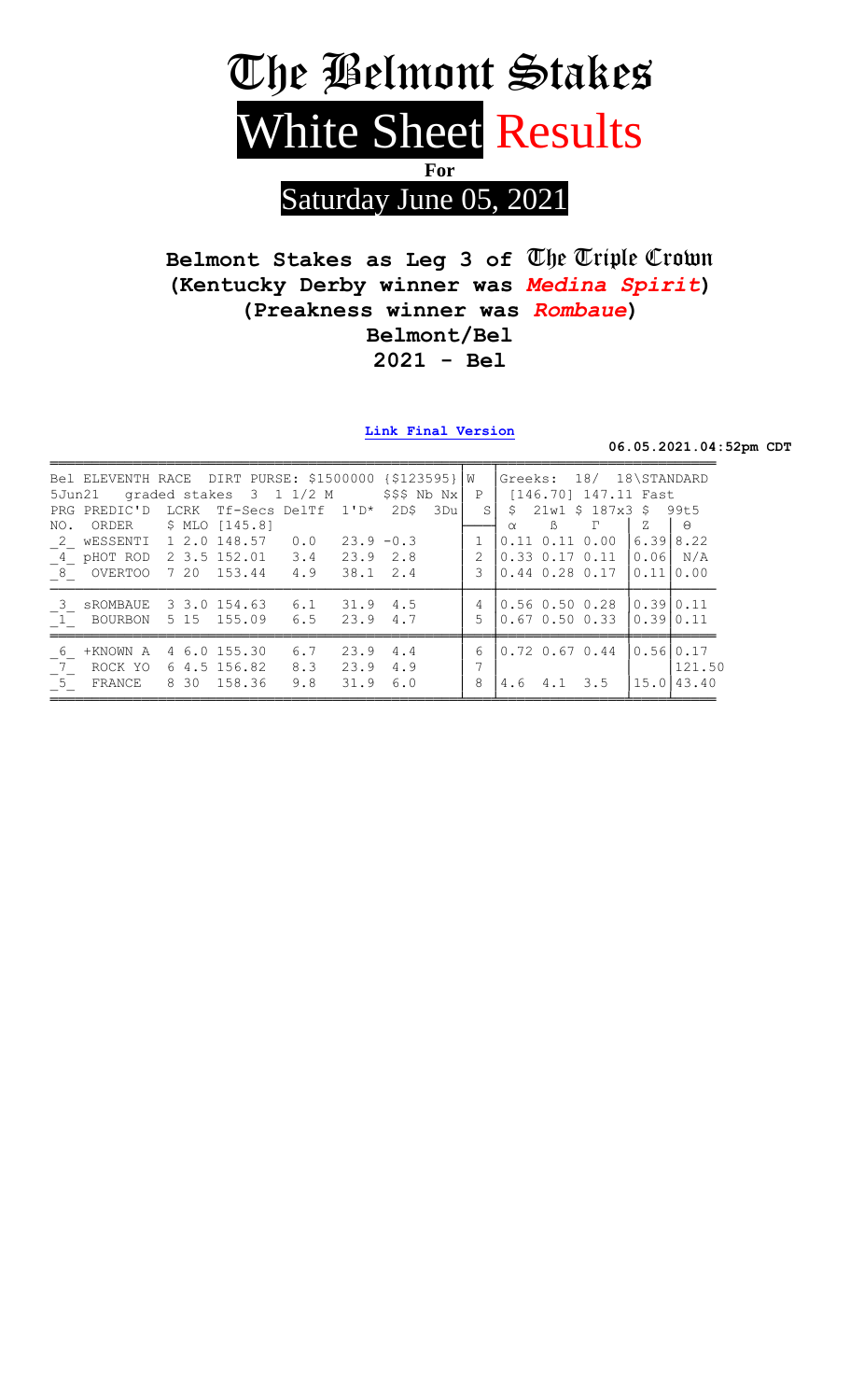

Saturday June 20, 2020

Belmont Stakes as Leg 3 1 (covid-19 Pandemic order) of The Triple Crown Leg 1 (Belmont winner Tiz The Law) 06.20.20 Leg 2 (Kentucky Derby winner Authentic) 09.05.2020 Leg 3 (Preakness winner was Swiss S) 10.03.2020 Belmont/Bel  $2020 - Bel$ 

Link Final Version

06.20.2020.12:23pm CDT

|                         | Bel TENTH RACE DIRT PURSE: \$1000000 { \$57161}   W |      |                |                                                 |              |                 |          |              |          |                      | Greeks: 18/ 17\STANDARD     |            |                               |  |
|-------------------------|-----------------------------------------------------|------|----------------|-------------------------------------------------|--------------|-----------------|----------|--------------|----------|----------------------|-----------------------------|------------|-------------------------------|--|
|                         | 20Jun20                                             |      |                | graded stakes $3 \t1 \t1/8 \tM$ $$55 \tNb Nx$ P |              |                 |          |              |          |                      |                             |            | [112.59] 106.53 {1.125M} Fast |  |
|                         | PRG PREDIC'D LCRK Tf-Secs DelTf 1'D*                |      |                |                                                 |              | 2D\$            | – 3 Du l | S            |          |                      | \$21w1\$\$187x3\$           |            | 99t5                          |  |
| NO.                     | ORDER                                               |      | \$ MLO [105.5] |                                                 |              |                 |          |              | $\alpha$ | $\mathbb{B}$         | Г                           | Ζ          | Θ                             |  |
| $\mathbf{1}_{-}$        | TAP IT                                              |      | 6 6.0 105.87   | 0.0                                             | $5.0 \t 0.3$ |                 |          | $\mathbf{1}$ |          | $0.12$ $0.12$ $0.00$ |                             | 6.41       | 8.24                          |  |
| $\overline{2}$          | SOLE VO 5 4.5 109.23 3.4                            |      |                |                                                 | $11.3$ 1.8   |                 |          | 2            |          |                      | $0.35$ 0.18 0.12 $ 0.06 $   |            | N/A                           |  |
|                         | $\overline{8}$ wTIZ THE 1 1.2 112.13 6.3            |      |                |                                                 | $0.0 - 0.3$  |                 |          | 3            |          |                      | $0.41$ $0.29$ $0.18$ $0.12$ |            | 0.00                          |  |
| 5                       | FARMING                                             | 7 15 | 113.27 7.4     |                                                 | $0.0 \t1.3$  |                 |          | 4            |          | $0.53$ $0.53$ $0.29$ |                             |            | 10.4110.12                    |  |
| $4\overline{ }$         | MODERNI                                             | 3 15 | 113.77         | 7.9                                             | $-6.5$       | 0.9             |          | 5            |          |                      | $0.65$ $0.53$ $0.35$        | 0 . 41     | $ 0.12\rangle$                |  |
| 9                       | pDR POST                                            |      | 8 5.0 113.81   | 7.9                                             |              | $6.2$ 1.6       |          | 6            |          |                      | $0.71$ 0.65 0.47            | 10.5310.18 |                               |  |
| $\overline{7}$          | JUNGLE                                              | 9 50 | 115.11         | 9.2                                             |              | $0.0 \quad 1.3$ |          | 7            |          |                      |                             |            |                               |  |
| $\overline{\mathbf{3}}$ | sMAX PLA 415                                        |      | 115.18         | 9.3                                             |              | $0.0 - 0.1$     |          | 8            |          |                      |                             |            |                               |  |
| 10 <sup>°</sup>         | +PNEUMAT                                            |      | 10 8.0 115.55  | 9.7                                             | $6.8$ 2.0    |                 |          | 9            |          |                      |                             |            | 1,113                         |  |
| 6                       | FORE LE                                             | 2 30 | 116.11         | 10.2                                            | 13.8 1.4     |                 |          | 10           | 3.6      |                      | $5.8$ $5.2$                 | 19.6       | 199                           |  |
|                         |                                                     |      |                |                                                 |              |                 |          |              |          |                      |                             |            |                               |  |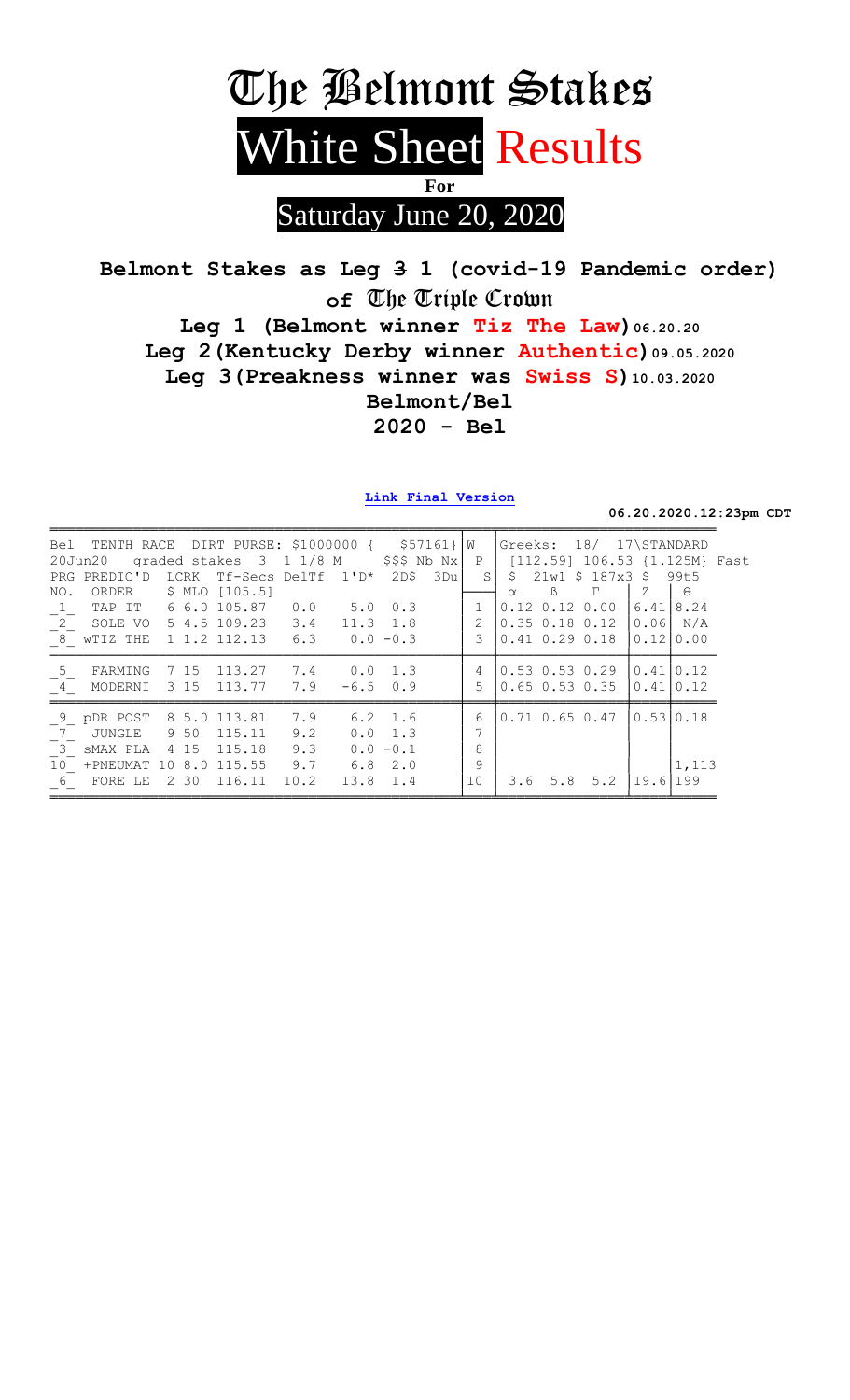# The Belmont Stakes White Sheet Results

For

Saturday June 08, 2019

## Belmont Stakes as Leg 3 of The Triple Crown (Kentucky Derby winner was Country House after Maximum Security was disqualified) (Preakness winner was War of Will) Belmont/Bel  $2019 - Bel$

Link Final Version

06.08.2019.09:06pm CDT

| 8Jun19                     | Bel ELEVENTH RACE DIRT PURSE: \$1500000 {\$58345} |      | graded stakes 3 1 1/2 M |            |                 |      | $$$ \$\$\$ Nb Nx $ $ |     | $\overline{W}$<br>P |          |              | Greeks: 18/ 16\STANDARD<br>[150.23] 148.3 Fast |                           |          |
|----------------------------|---------------------------------------------------|------|-------------------------|------------|-----------------|------|----------------------|-----|---------------------|----------|--------------|------------------------------------------------|---------------------------|----------|
|                            | PRG PREDIC'D LCRK Tf-Secs DelTf                   |      |                         |            | $1^{\prime}$ D* |      | 2D\$                 | 3Du | S.                  | \$       |              | 20w1 \$ 187x3 \$ 99t5                          |                           |          |
| NO.                        | ORDER \$ MLO [144.7]                              |      |                         |            |                 |      |                      |     |                     | $\alpha$ | $\beta$      | $\Gamma$                                       | Z                         | $\Theta$ |
| 7                          | wSIR WIN 8 12                                     |      | 148.70                  | 0.0        |                 |      | 38.1 2.5             |     |                     |          |              | $0.06$ $0.13$ $0.00$                           | 6.5618.13                 |          |
| $-$ <sup>8</sup>           | INTREPI 10 10                                     |      | 150.13                  | 1.4        |                 |      | $38.1 \quad 2.5$     |     | $\overline{2}$      |          |              | $0.31$ $0.19$ $0.13$                           | 0.06                      | N/A      |
| $\left[\frac{9}{2}\right]$ | WAR OF                                            |      | 1 2.0 151.14            | 2.4        |                 |      | $31.9 - 0.3$         |     | ς                   |          |              | $0.38$ $0.31$ $0.19$                           | 0.13                      | 0.00     |
| 10<br>2                    | pTACITUS<br>EVERFAS 4 12 155.85                   |      | 2 1.8 155.55            | 6.8<br>7.2 |                 | 23.9 | 2.8<br>$31.9$ $5.1$  |     | 4<br>5              |          |              | $0.50$ $0.50$ $0.31$<br>$0.63$ $0.50$ $0.38$   | $0.38$ 0.13<br>10.3810.13 |          |
| $\mathcal{S}$              | MASTER                                            |      | 6 8.0 157.10            | 8.4        |                 | 23.9 | 4.9                  |     | 6                   |          |              | $0.69$ $0.63$ $0.50$                           | 0.5010.19                 |          |
| $\overline{4}$             | $+{\rm TAX}$                                      | 3 15 | 158.05                  | 9.3        | 23.9            |      | 3.9                  |     | 7                   |          |              |                                                |                           |          |
| $\overline{5}$             | BOURBON                                           | 7 12 | 158.20                  | 9.5        |                 | 31.9 | 5.9                  |     | 8                   |          |              |                                                |                           |          |
| $^{-6}$                    | SPINOFF                                           | 5 15 | 158.60                  | 9.9        |                 | 23.9 | 4.7                  |     | 9                   |          |              |                                                |                           | 20,856   |
|                            | 1 sJOEVIA                                         | 9 30 | 159.39                  | 10.7       |                 | 43.5 | 6.2                  |     | 10                  |          | 22.4 3.9 8.7 |                                                | 96.0                      | 2,488    |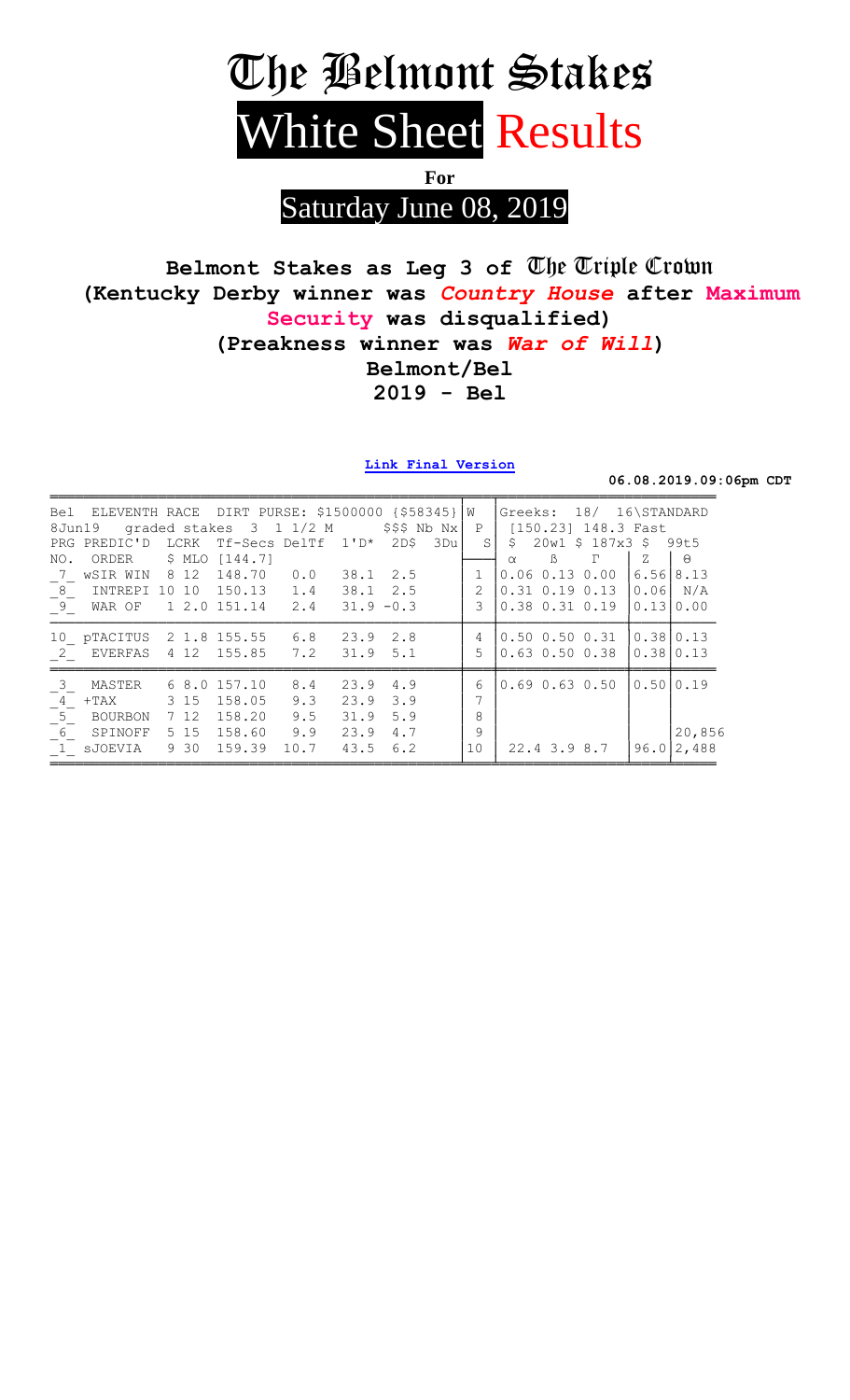

## Belmont Stakes as Leg 3 of The Triple Crown (Kentucky Derby winner was Justify) (Preakness winner was Justify) Belmont/Bel  $2018 - Bel$

Link Final Version

06.08.2018.08:26pm CDT

|         |                                                                                            |                            |                                                             |      |                                                                                                      |                                                                                                   |                                                                                                 | $\mathbf{P}$   |                                                                                      |                |          |                                                                                                                       |                                                                                                                                                                        |
|---------|--------------------------------------------------------------------------------------------|----------------------------|-------------------------------------------------------------|------|------------------------------------------------------------------------------------------------------|---------------------------------------------------------------------------------------------------|-------------------------------------------------------------------------------------------------|----------------|--------------------------------------------------------------------------------------|----------------|----------|-----------------------------------------------------------------------------------------------------------------------|------------------------------------------------------------------------------------------------------------------------------------------------------------------------|
|         |                                                                                            |                            |                                                             |      |                                                                                                      | 2DS                                                                                               | 3Du                                                                                             |                |                                                                                      |                |          |                                                                                                                       |                                                                                                                                                                        |
| ORDER   |                                                                                            |                            |                                                             |      |                                                                                                      |                                                                                                   |                                                                                                 |                | $\alpha$                                                                             | $\beta$        | $\Gamma$ | Z                                                                                                                     | $\Theta$                                                                                                                                                               |
| BLENDED |                                                                                            |                            |                                                             |      |                                                                                                      |                                                                                                   |                                                                                                 |                |                                                                                      |                |          |                                                                                                                       | 8.13                                                                                                                                                                   |
|         |                                                                                            |                            |                                                             |      |                                                                                                      |                                                                                                   |                                                                                                 |                |                                                                                      |                |          |                                                                                                                       | N/A                                                                                                                                                                    |
|         |                                                                                            |                            |                                                             |      |                                                                                                      |                                                                                                   |                                                                                                 | 3              |                                                                                      |                |          |                                                                                                                       |                                                                                                                                                                        |
|         |                                                                                            |                            |                                                             |      |                                                                                                      |                                                                                                   |                                                                                                 | $\overline{4}$ |                                                                                      |                |          |                                                                                                                       |                                                                                                                                                                        |
|         |                                                                                            |                            |                                                             |      |                                                                                                      |                                                                                                   |                                                                                                 |                |                                                                                      |                |          |                                                                                                                       |                                                                                                                                                                        |
|         |                                                                                            |                            |                                                             |      | 31.9                                                                                                 |                                                                                                   |                                                                                                 | 6              |                                                                                      |                |          |                                                                                                                       |                                                                                                                                                                        |
| NOBLE I |                                                                                            |                            |                                                             | 9.6  | 23.9                                                                                                 | 3.9                                                                                               |                                                                                                 |                |                                                                                      |                |          |                                                                                                                       |                                                                                                                                                                        |
|         |                                                                                            |                            |                                                             | 10.0 | 51.8                                                                                                 | 7.5                                                                                               |                                                                                                 | 8              |                                                                                      |                |          |                                                                                                                       |                                                                                                                                                                        |
| RESTORI |                                                                                            |                            |                                                             | 10.1 | 49.5                                                                                                 | 7.0                                                                                               |                                                                                                 | 9              |                                                                                      |                |          |                                                                                                                       | 2,103                                                                                                                                                                  |
|         |                                                                                            |                            |                                                             | 10.7 | 23.9                                                                                                 | 4.7                                                                                               |                                                                                                 | 10             |                                                                                      |                |          | 89                                                                                                                    | 459                                                                                                                                                                    |
| PRG     | 9Jun18<br>10<br>1 wJUSTIFY<br>8 +VINO RO<br>4 sHOFBURG<br>TENFOLD<br>6 pGRONKOW<br>$^{-2}$ | 3 BRAVAZO<br>10<br>FREE DR | PREDIC'D LCRK<br>6 15<br>8 12<br>3 30<br>12<br>9 30<br>5 30 |      | $$ MLO$ $[145.9]$<br>151.60<br>4 8.0 157.67<br>7.1<br>158.72<br>161.15<br>161.61<br>161.66<br>162.29 | graded stakes 3 1 1/2 M<br>0.0<br>1 0.8 152.03 0.4<br>2 8.0 155.71 4.1<br>6.1<br>7 4.5 158.39 6.8 | Tf-Secs DelTf 1'D*<br>38.1 2.3<br>$31.9 - 0.3$<br>$31.9$ $3.3$<br>23.9 4.4<br>$23.9$ 5.0<br>6.0 |                | Bel ELEVENTH RACE DIRT PURSE: \$1500000 $\frac{\frac{1}{279381}}{W}$<br>\$\$\$ Nb Nx | S <sub>1</sub> | 0.07     | $0.13 \ 0.00$<br>$0.27$ $0.20$ $0.13$<br>$0.47$ 0.53 0.33<br>$0.60$ $0.53$ $0.33$<br>$0.67$ 0.67 0.47<br>3.6 13.8 3.7 | Greeks: 15/ 15\STANDARD<br>[150.37] 148.18 Fast<br>$$20w1$$ \$187x3 \$99t5<br>6.47<br>0.07<br>$0.33$ $0.33$ $0.20$ $10.1310.00$<br>0.4010.13<br>0.4010.13<br>0.5310.20 |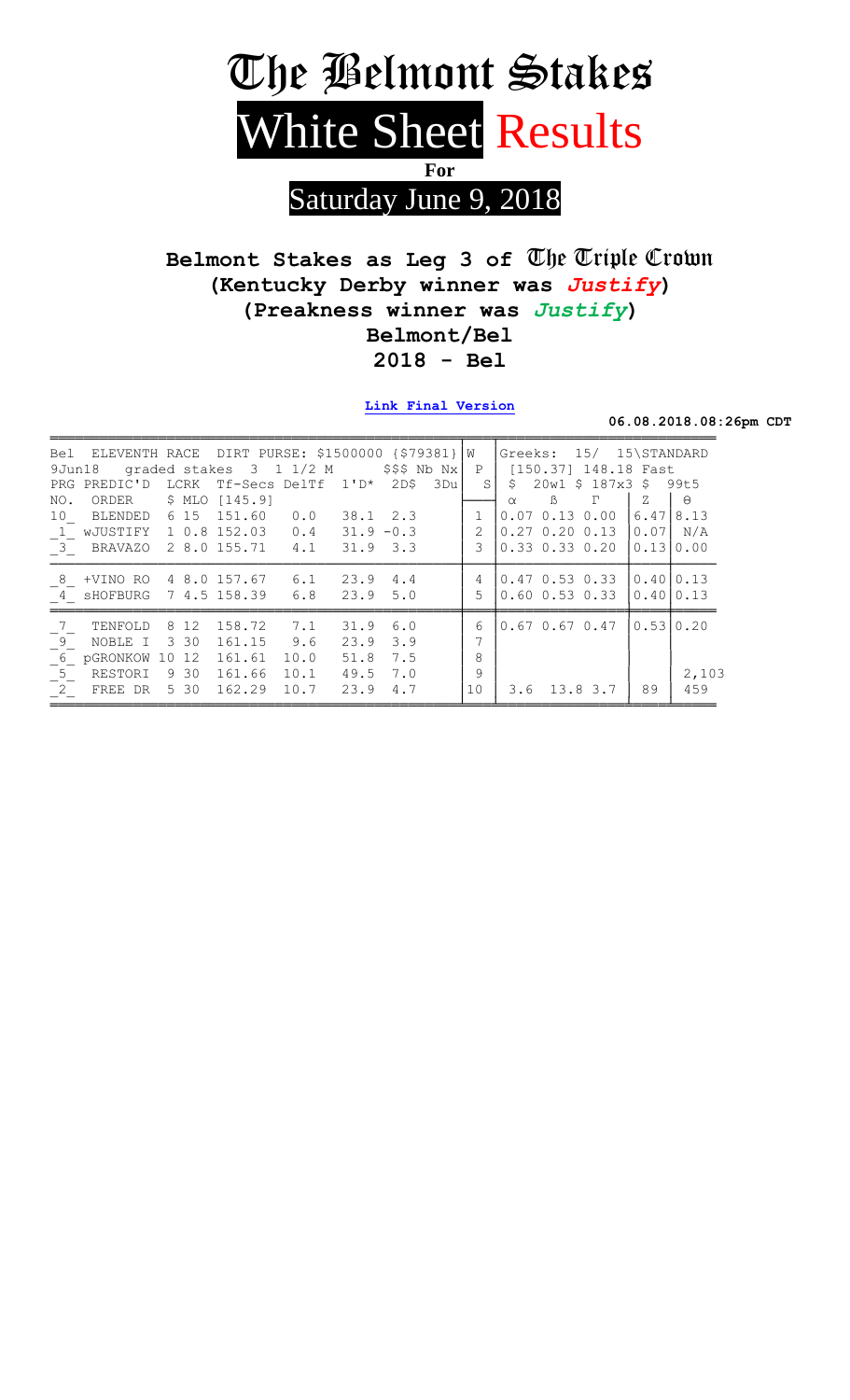

## Belmont Stakes as Leg 3 of The Triple Crown (Kentucky Derby winner was Always Dreaming) (Preakness winner was Cloud Computing) Belmont/Bel  $2017 - Bel$

Link Final Version

06.10.2017.02:30pm CDT

| Bel                        | ELEVENTH RACE         |       | DIRT PURSE: \$1500000 {\$49886} W |             |              |                  |     |                   | Greeks: 14/                          | 14\STANDARD |           |
|----------------------------|-----------------------|-------|-----------------------------------|-------------|--------------|------------------|-----|-------------------|--------------------------------------|-------------|-----------|
|                            | $10$ Jun $17$         |       | graded stakes 3                   | $1\;1/2\;M$ |              | $$$ \$\$\$ Nb Nx |     | $\mathbf{P}$      | [150.40]                             | 150.02 Fast |           |
| <b>PRG</b>                 | PREDIC'D              | LCRK  | Tf-Secs DelTf                     |             | $1' D*$      | 2D\$             | 3Du | $S_{\mathcal{L}}$ | S.<br>$20w1 \t$ 187x3 \t$$           |             | 99t.5     |
| NO.                        | ORDER                 |       | $$ MLO$ $[146.2]$                 |             |              |                  |     |                   | $\mathbb{B}$<br>$\Gamma$<br>$\alpha$ | Z           | $\Theta$  |
| 3                          | +GORMLEY 1 8.0 152.67 |       |                                   | 0.0         | $23.9 - 0.3$ |                  |     |                   | 0.07<br>$0.14\ 0.00$                 |             | 6.5018.07 |
| 9                          | MEANTIM               | 11 15 | 154.71                            | 2.0         |              | $38.1 \quad 2.6$ |     |                   | $0.29$ $0.21$ $0.14$                 | 0.071       | N/A       |
| $\overline{\phantom{0}}$ 5 | HOLLYWO 10 30         |       | 156.39                            | 3.7         | 41.76.5      |                  |     | 3                 | $0.36$ $0.36$ $0.21$                 |             | 0.1410.00 |
| 6                          | LOOKIN                |       | 2 5.0 156.49                      | 3.8         | $31.9$ $3.3$ |                  |     | 4                 | $0.50$ $0.57$ $0.36$                 |             | 0.43 0.14 |
| 2                          | WTAPWRIT              |       | 5 6.0 157.14                      | 4.5         | 23.9         | 4.7              |     | 5                 | $0.57$ $0.57$ $0.36$                 |             | 0.4310.14 |
| 7                          | pIRISH W              |       | 3 3.5 157.29                      | 4.6         | 23.9         | 3.9              |     | 6                 | $0.64$ $0.64$ $0.50$                 |             | 0.5010.21 |
| 4                          | J BOYS                | 4 15  | 158.67                            | 6.0         | 23.9         | 4.4              |     |                   |                                      |             |           |
| 8 <sup>8</sup>             | SENIOR                | 6 12  | 158.96                            | 6.3         | 31.9         | 5.7              |     | 8                 |                                      |             |           |
| 12 <sup>°</sup>            | SPATCH                | 8 1 2 | 159.25                            | 6.6         | 23.9         | 5.2              |     | 9                 |                                      |             |           |
| 10                         | MULTIPL               | 9 15  | 159.90                            | 7.2         | 31.9         | 6.1              |     | 10                |                                      |             | 4,486     |
| $\overline{1}$             | TWISTED               | 7 20  | 163.24                            | 10.6        | 38.4         | 6.2              |     | 11                | $12.6$ 4.7 6.5                       | 45.2        | 624       |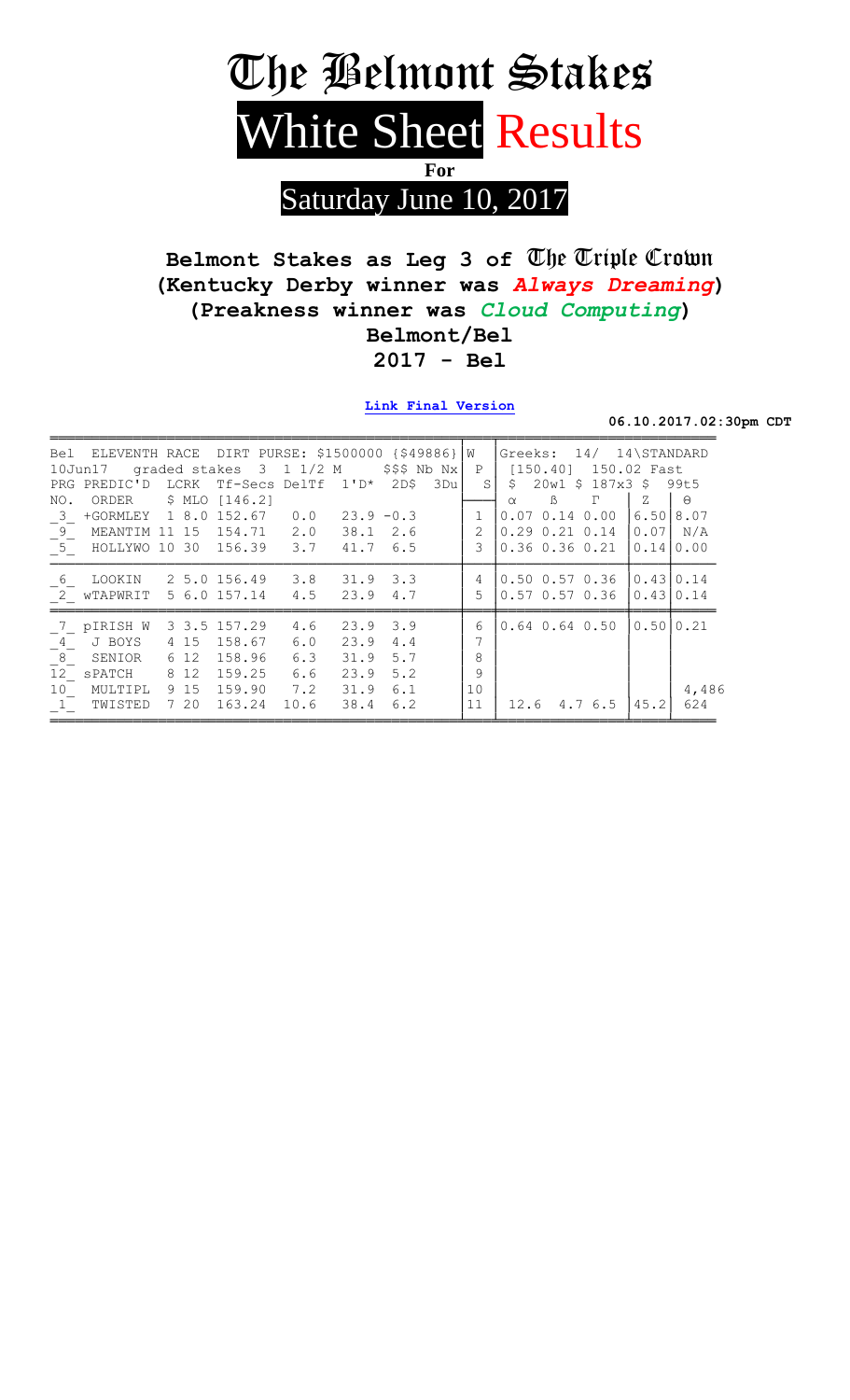

Belmont Stakes as Leg 3 of The Triple Crown (Kentucky Derby winner was Nyquist) (Preakness winner was Exaggerator) Belmont/Bel  $2016 - Bel$ 

Link Final Version

06.10.2016.10:42am CDT

|                                    | Bel ELEVENTH RACE DIRT PURSE: \$1500000 {\$79573} |    |        |              |                         |              |                      |     | W              |          | Greeks: 281/ |                      | 7\STANDARD  |            |
|------------------------------------|---------------------------------------------------|----|--------|--------------|-------------------------|--------------|----------------------|-----|----------------|----------|--------------|----------------------|-------------|------------|
|                                    | $11$ Jun $16$                                     |    |        |              | qraded stakes 3 1 1/2 M |              | $$$ \$\$\$ Nb Nx $ $ |     | P              |          |              | [147.10] 148.51 Fast |             |            |
|                                    | PRG PREDIC'D LCRK                                 |    |        |              | Tf-Secs DelTf 1'D*      |              | 2D\$                 | 3Du | S.             | \$       |              | 34w1 \$ 17x3 \$ 41t5 |             |            |
| NO.                                | ORDER                                             |    | \$ MLO | [144.6]      |                         |              |                      |     |                | $\alpha$ | $\beta$      | $\Gamma$             | Ζ           | $\Theta$   |
|                                    | 1 +GOVERNO 8 12                                   |    |        | 148.77       | 0.0                     | 38.1         | 2.2                  |     | $\mathbf{1}$   |          |              | 0.290.000.00         |             | 6.00 7.71  |
| $-6$                               | GETTYSB 11 30                                     |    |        | 148.86       | 0.1                     | 43.1         | 2.8                  |     | $\overline{2}$ |          |              | $0.43$ $0.14$ $0.29$ |             | $0.14$ N/A |
|                                    | $\boxed{8}$ FOREVER 12 30 152.40                  |    |        |              | 3.6                     | 43.1         | 2.8                  |     | 3              |          |              | $0.57$ $0.29$ $0.43$ |             | 0.1410.00  |
| 11                                 | EXAGGER                                           |    |        |              | 1 1.8 153.20 4.4        | $31.9 - 2.1$ |                      |     | 4              |          |              | $0.57$ 0.57 0.57     | 0.2910.14   |            |
| 12                                 | BRODY'S                                           |    | 3 20   | 153.69       | 4.9                     | 23.9 3.3     |                      |     | 5              |          |              | $0.71$ $0.57$ $0.71$ |             | 0.4310.14  |
|                                    |                                                   |    |        |              |                         |              |                      |     |                |          |              |                      |             |            |
| $\overline{4}$                     | SUDDENB                                           |    | 4 10   | 154.21       | 5.4                     | 23.9         | 3.9                  |     | 6              |          |              | $0.86$ $0.71$ $0.86$ |             | 0.5710.43  |
|                                    | $2^{2}$ pDESTIN 7 6.0                             |    |        | 154.90       | 6.1                     | 23.9         | 4.8                  |     | 7              |          |              |                      |             |            |
| 13                                 | wCREATOR 5 10                                     |    |        | 156.70       | 7.9                     | 23.9         | 4.3                  |     | 8              |          |              |                      |             |            |
| $7\overline{ }$                    | SEEKING 13 30                                     |    |        | 157.96       | 9.2                     | 49.5         | 7.1                  |     | 9              |          |              |                      |             |            |
| 10                                 | sLANI                                             |    | 2 2 0  | 158.20       | 9.4                     | 31.9         | 2.4                  |     | 10             |          |              |                      |             |            |
|                                    | TROJAN                                            | 10 | 30     | 158.46       | 9.7                     | 23.9         | 5.1                  |     | 11             |          |              |                      |             |            |
|                                    | CHERRY                                            |    | 6 8.0  | 160.90       | 12.1                    | 31.9         | 5.4                  |     | 12             |          |              |                      |             |            |
| $\frac{-9}{-3}$<br>$\frac{-3}{-5}$ | STRADIV                                           |    |        | 9 5.0 161.06 | 12.3                    | 31.9         | 5.9                  |     | 13             |          | 34.8 9.4     |                      | $6.6$   269 | 2,751      |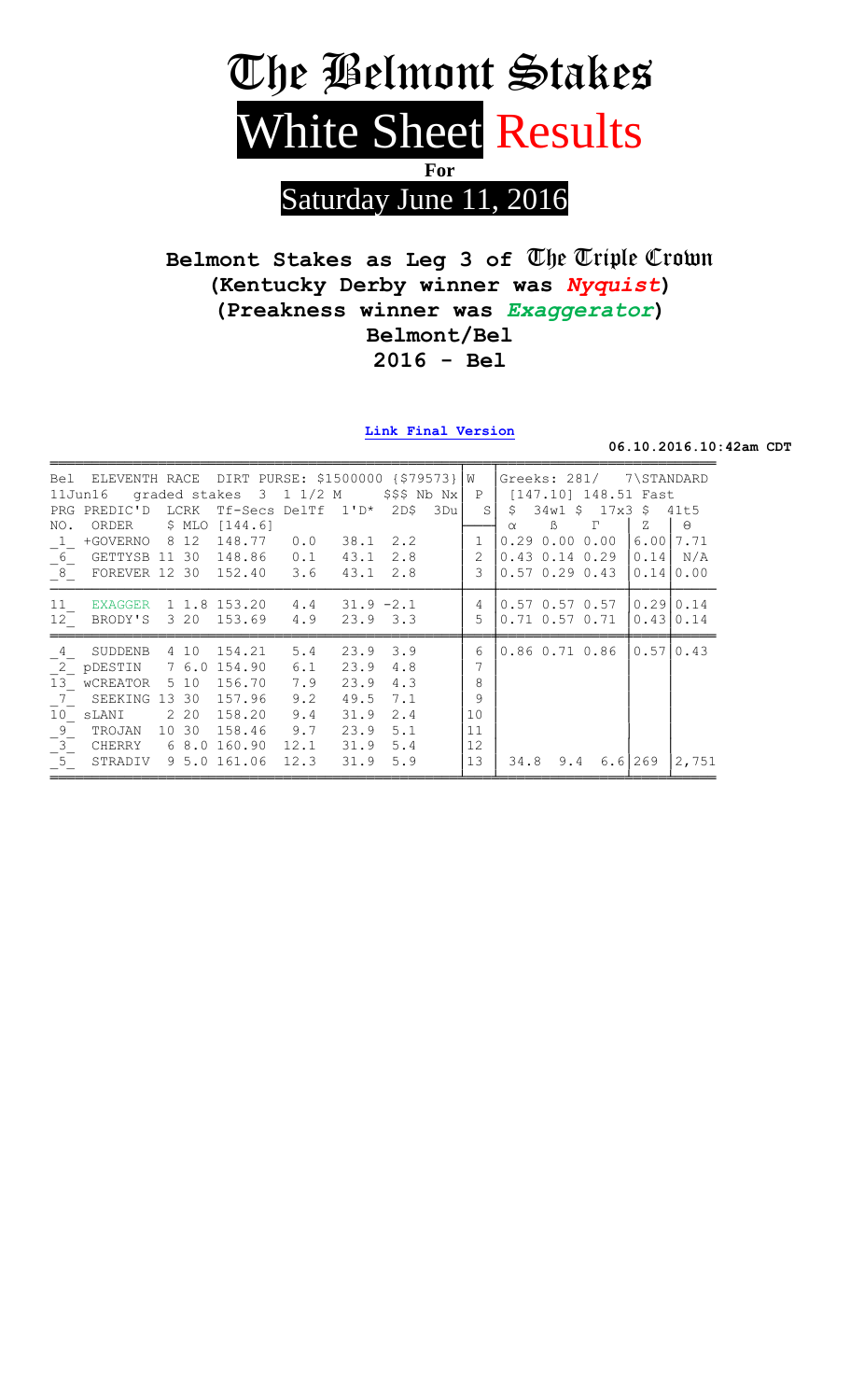

## Belmont Stakes as Leg 3 of The Triple Crown (Kentucky Derby winner was American Pharoah) (Preakness winner was American Pharoah) Belmont/Bel  $2015 - Bel$

Link Final Version

06.06.2015.4:41am CDT

|                           | Bel ELEVENTH RACE DIRT PURSE: \$1500000(\$118681} W<br>6Jun15 graded stakes $3 \t1 \t1/2 \tM$ \$\$\$ Nb Nx |              |                                               |      |                    |     |                     |          |                   | Greeks: 281/ 7\STANDARD<br>P   [147.10] 146.65 Fast                                |                        |          |
|---------------------------|------------------------------------------------------------------------------------------------------------|--------------|-----------------------------------------------|------|--------------------|-----|---------------------|----------|-------------------|------------------------------------------------------------------------------------|------------------------|----------|
| NO.                       | PRG PREDIC'D LCRK Tf-Secs DelTf 1'D* 2D\$ 3Du<br>ORDER \$ MLO [145.5]                                      |              |                                               |      |                    |     |                     | $\alpha$ | $\beta$           | $S \mid \xi$ 34w1 $\xi$ 17x3 $\xi$ 41t5<br>$\Gamma$                                | Z                      | $\Theta$ |
| $\overline{\mathbf{3}}$   | MADEFRO 5 12 150.42 0.0<br>5 WAMERICA 1 0.6 155.06 4.6 31.9 -0.3<br>1 +MUBTAAH 2 10 155.07 4.6 23.9 2.8    |              |                                               |      | 38.1 2.2           |     | $\mathcal{L}$<br>3  |          |                   | $0.29$ $0.00$ $0.00$  <br>0.43 0.14 0.29 10.141<br>$0.57$ 0.29 0.43 $\vert$        | 6.0017.71<br>0.1410.00 | N/A      |
| $\overline{\phantom{a}}8$ | 6 pFROSTED 3 5.0 155.27 4.8 23.9 3.9<br>MATERIA 4 6.0 156.90 6.5                                           |              |                                               |      | 23.9 4.4           |     | $\overline{4}$<br>5 |          |                   | $\begin{bmatrix} 0.57 & 0.57 & 0.57 \end{bmatrix}$<br>$0.71$ $0.57$ $0.71$ $\vert$ | 0.2910.14<br>0.4310.14 |          |
| 7<br>$4\overline{4}$      | SKEEN IC<br>FRAMMEN 830<br>2 TALE OF                                                                       | 7 20<br>6 15 | $157.23$ 6.8<br>157.25 6.8 23.9 5.2<br>161.54 | 11.1 | $23.9$ 5.0<br>31.9 | 5.7 | 6<br>7<br>8         |          | $3.5$ $3.5$ $4.6$ | 0.86 0.71 0.86                                                                     | 0.57 0.43<br>13.6      | 109.5    |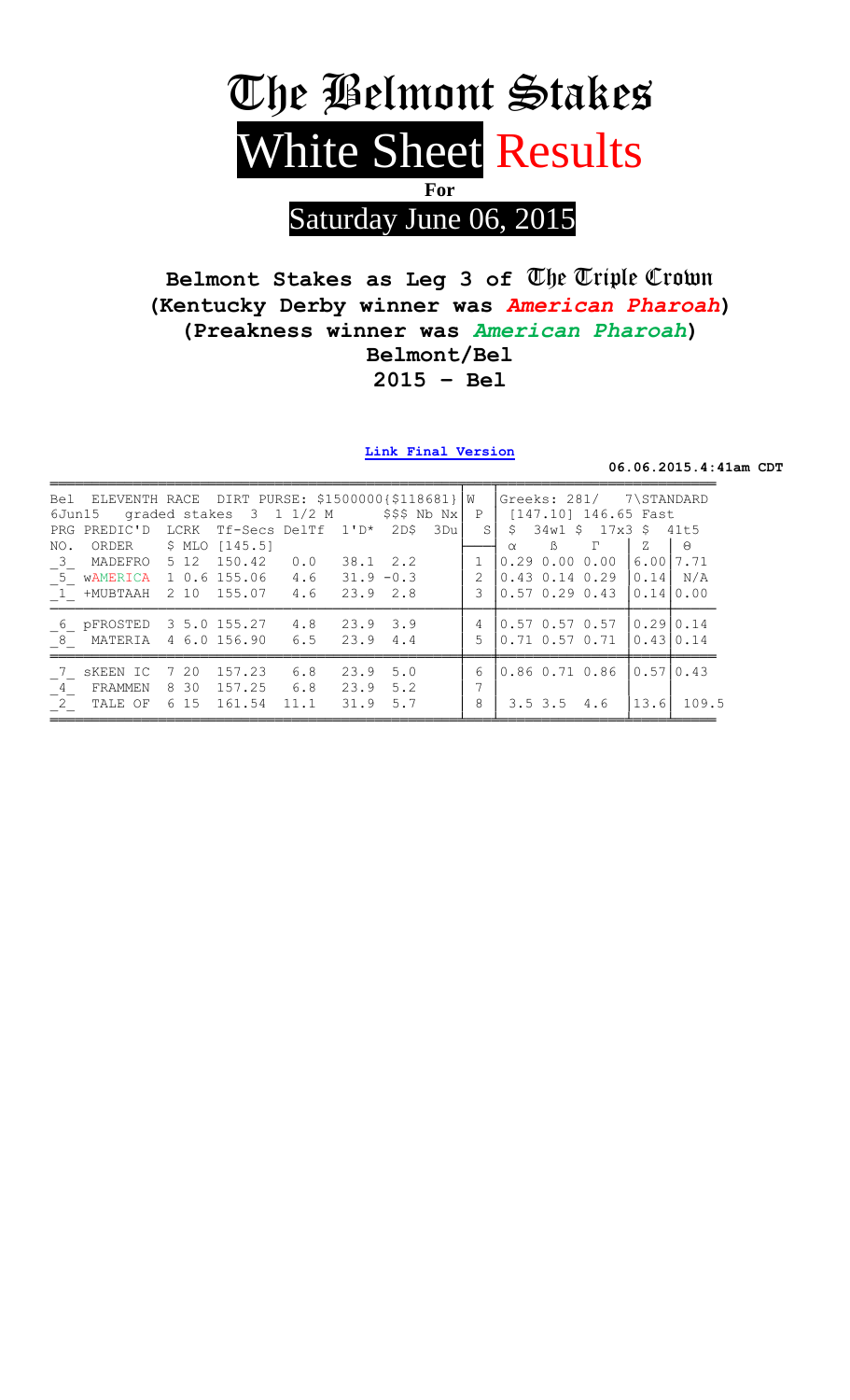

## Belmont Stakes as Leg 3 of The Triple Crown (Kentucky Derby winner was California Chrome) (Preakness winner was California Chrome) Belmont/Bel  $2014 - Bel$

**Link Final WHITE SHEET Morning BELMONT STAKES Day** 

| Bel             | ELEVENTH RACE DIRT PURSE: \$1500000 {\$79110} W |       |                         |      |                  |              |     |               |              |                      | Greeks: 281/ 7\STANDARD |             |           |
|-----------------|-------------------------------------------------|-------|-------------------------|------|------------------|--------------|-----|---------------|--------------|----------------------|-------------------------|-------------|-----------|
| 7Jun14          |                                                 |       | graded stakes 3 1 1/2 M |      |                  | \$\$\$ Nb Nx |     | $\mathbf{P}$  |              |                      | $[147.10]$ 148.52 Fast  |             |           |
| PRG             | PREDIC'D LCRK                                   |       | Tf-Secs DelTf           |      | $1 \cdot D^*$    | 2D\$         | 3Du | $\mathcal{S}$ | $\mathsf{S}$ |                      | 34w1 \$ 17x3 \$         |             | 41t5      |
| NO.             | ORDER \$ MLO [145.5]                            |       |                         |      |                  |              |     |               | $\alpha$     | $\beta$              | $\Gamma$                | $Z_{\rm i}$ | $\Theta$  |
|                 | 11 WTONALIS 9 8.0 150.80                        |       |                         | 0.0  | 38.1 2.5         |              |     |               |              |                      | 0.290.000.00            | 6.00        | 7.71      |
|                 | 2 h+CALIFOR 1 0.6 151.19                        |       |                         | 0.4  | $31.9 - 0.3$     |              |     | 2             |              |                      | $0.43$ $0.14$ $0.29$    | 0.14        | N/A       |
|                 | 8 pCOMMISS 7 20 151.24                          |       |                         | 0.4  | $38.1 \quad 2.4$ |              |     | 3             |              |                      | $0.57$ $0.29$ $0.43$    | 0.14        | 0.00      |
| $-3$            | MATTERH                                         | 10 30 | 151.54                  | 0.7  | 38.1             | 2.5          |     | 4             |              |                      | $0.57$ $0.57$ $0.57$    | 0.2910.14   |           |
|                 | 7 SAMRAAT                                       | 2 2 0 | 155.54                  | 4.7  | $23.9$ $2.8$     |              |     | 5             |              |                      | $0.71$ $0.57$ $0.71$    | 0.4310.14   |           |
| $\overline{4}$  | COMMAND                                         | 4 15  | 155.94                  | 5.1  | 23.9             | 4.4          |     | 6             |              | $0.86$ $0.71$ $0.86$ |                         |             | 0.5710.43 |
|                 | 9 h+WICKED                                      |       | 3 6.0 156.02            | 5.2  | 23.9             | 3.9          |     |               |              |                      |                         |             |           |
| 5 <sup>5</sup>  | RIDE ON                                         | 5 1 2 | 156.89                  | 6.1  | 31.9             | 5.5          |     | 8             |              |                      |                         |             |           |
|                 | 1 SMEDAL C                                      | 8 2 0 | 157.43                  | 6.6  | 23.9             | 5.2          |     | 9             |              |                      |                         |             |           |
| 10 <sub>1</sub> | GENERAL                                         | 620   | 158.59                  | 7.8  | 31.9             | 5.7          |     | 10            |              |                      |                         |             |           |
| 6               | MATUSZA 11 30 168.10                            |       |                         | 17.3 | 46.8 7.3         |              |     | 11            |              |                      | 20.2 23.4 13.2          | 348         | 6,781     |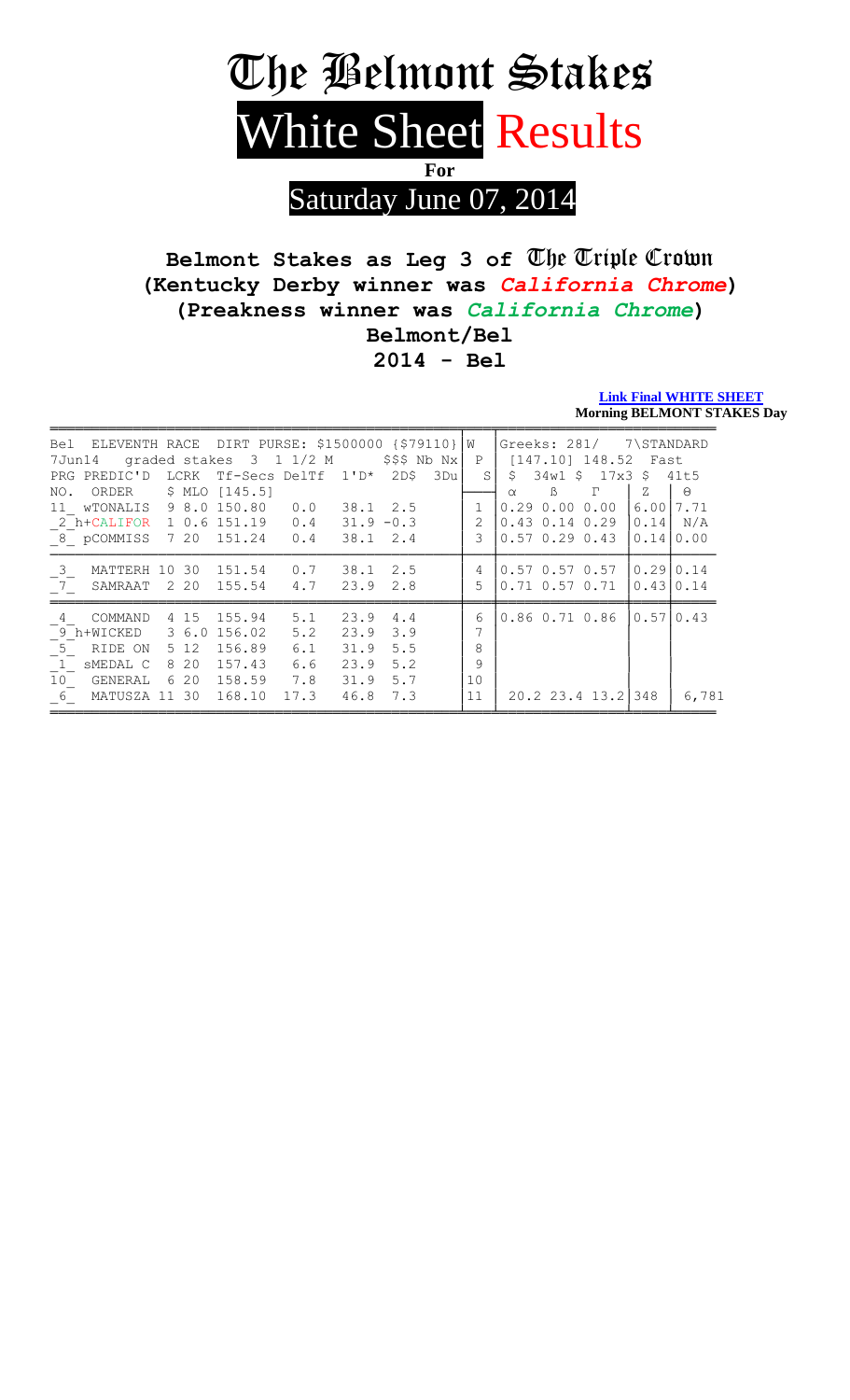# The Belmont Stakes White Sheet Results For Saturday June 08, 2013

## Belmont Stakes as Leg 3 of The Triple Crown (Kentucky Derby winner was Orb) (Preakness winner was Oxbow) Belmont/Bel  $2013 - Bel$

#### **Link Final WHITE SHEET Morning BELMONT STAKES Day**

| 8Jun13          | Bel ELEVENTH RACE DIRT PURSE: \$1000000 $\{579558\}$ $\vert W \vert$ |          | graded stakes 3 1 1/2 M |      |              | $$$ \$\$\$ Nb Nx |     | $\mathbf{P}$ | $[149.12] {9.7} 150.70$ |          |             | Greeks: 12' <sub>2000'</sub> / wips 12'\Bel'sOnly<br>Fast                                                           |
|-----------------|----------------------------------------------------------------------|----------|-------------------------|------|--------------|------------------|-----|--------------|-------------------------|----------|-------------|---------------------------------------------------------------------------------------------------------------------|
|                 | PRG PREDIC'D                                                         |          | LCRK Tf-Secs DelTf 1'D* |      |              | 2D\$             | 3Du |              |                         |          |             | $S$ \$ $0_{\bar{A}}\overline{W}_1$ \$36.82 \$26 $_{\bar{A}}X_3$ \$377.58 \$99 $_{\bar{A}}$ t <sub>5</sub> \$3352.50 |
| NO.             | ORDER                                                                |          | \$ MLO $[145.3]$        |      |              |                  |     |              | $\beta$<br>$\alpha$     | $\Gamma$ | $Z_{\rm I}$ | $\Theta$                                                                                                            |
| 8               | MIDNIGH 13 30                                                        |          | 150.62                  | 0.0  | 43.1         | 3.0              |     | $\mathbf{1}$ | $0.00$ $0.20$ $0.00$    |          | 6.50        | 8.00                                                                                                                |
| $^{-2}$         | FREEDOM 11 8.0 151.49                                                |          |                         | 0.9  | 38.1         | 2.6              |     |              | $0.20$ $0.30$ $0.00$    |          | 0.10        | N/A                                                                                                                 |
|                 | 6 +INCOGNI 14 20 153.37                                              |          |                         | 2.8  | 38.1         | 2.6              |     | 3            | $0.30 \t0.40 \t0.00$    |          | 0.10        | 0 . 0 0                                                                                                             |
| 13              | UNLIMIT                                                              |          | 4 8.0 154.21            | 3.6  | 34.9         | 5.0              |     | 4            | $0.50$ $0.60$ $0.50$    |          | 0.4010.20   |                                                                                                                     |
| 9               | REVOLUT                                                              |          | 2 4.5 154.79            | 4.2  | 23.9         | 2.8              |     | 5            | $0.60$ $0.60$ $0.50$    |          | 0.401       | 0.20                                                                                                                |
| 5 <sup>5</sup>  | <b>SORB</b>                                                          |          | 1 3.0 155.27            | 4.6  | $31.9 - 0.3$ |                  |     | 6            | $0.70$ $0.70$ $0.50$    |          |             | 0.5010.20                                                                                                           |
| $^{-3}$         | OVERANA                                                              | 3 1 2    | 156.47                  | 5.9  | 23.9         | 3.9              |     |              | $0.80$ $0.80$ $0.70$    |          | 0.7010.40   |                                                                                                                     |
| 14              | GOLDEN                                                               | 8 10     | 157.18                  | 6.6  | 23.9         | 5.2              |     | 8            | $0.80$ $0.80$ $0.70$    |          | 0.7010.40   |                                                                                                                     |
| $4\overline{ }$ | GIANT F                                                              | 12 30    | 158.13                  | 7.5  | 23.9         | 5.4              |     | 9            | $0.90$ 1.00 1.00        |          | 0.9010.90   |                                                                                                                     |
| 12              | WPALACE                                                              | 10 15    | 158.31                  | 7.7  | 23.9         | 5.3              |     | 10           | $0.90$ 1.00 1.00        |          | 0.9010.90   |                                                                                                                     |
| $\mathbf{1}$    | FRAC DA                                                              | 9 30     | 158.64                  | 8.0  | 23.9         | 5.2              |     | 11           | $0.90$ 1.00 1.00        |          | 0.9010.90   |                                                                                                                     |
|                 | 7 pOXBOW                                                             | $5\;5.0$ | 159.70                  | 9.1  | 31.9         | 5.5              |     | 12           | 1.00 1.00 1.00          |          | 1.00 1.00   |                                                                                                                     |
| 10              | WILL TA                                                              | 7 20     | 162.21                  | 11.6 | 31.9         | 5.9              |     | 13           |                         |          |             |                                                                                                                     |
| 11              | VYJACK                                                               | 6 20     | 162.26                  | 11.6 | 23.9         | 4.9              |     | 14           | $29.6$ $9.9$ $3.9$      |          | 323         | 931                                                                                                                 |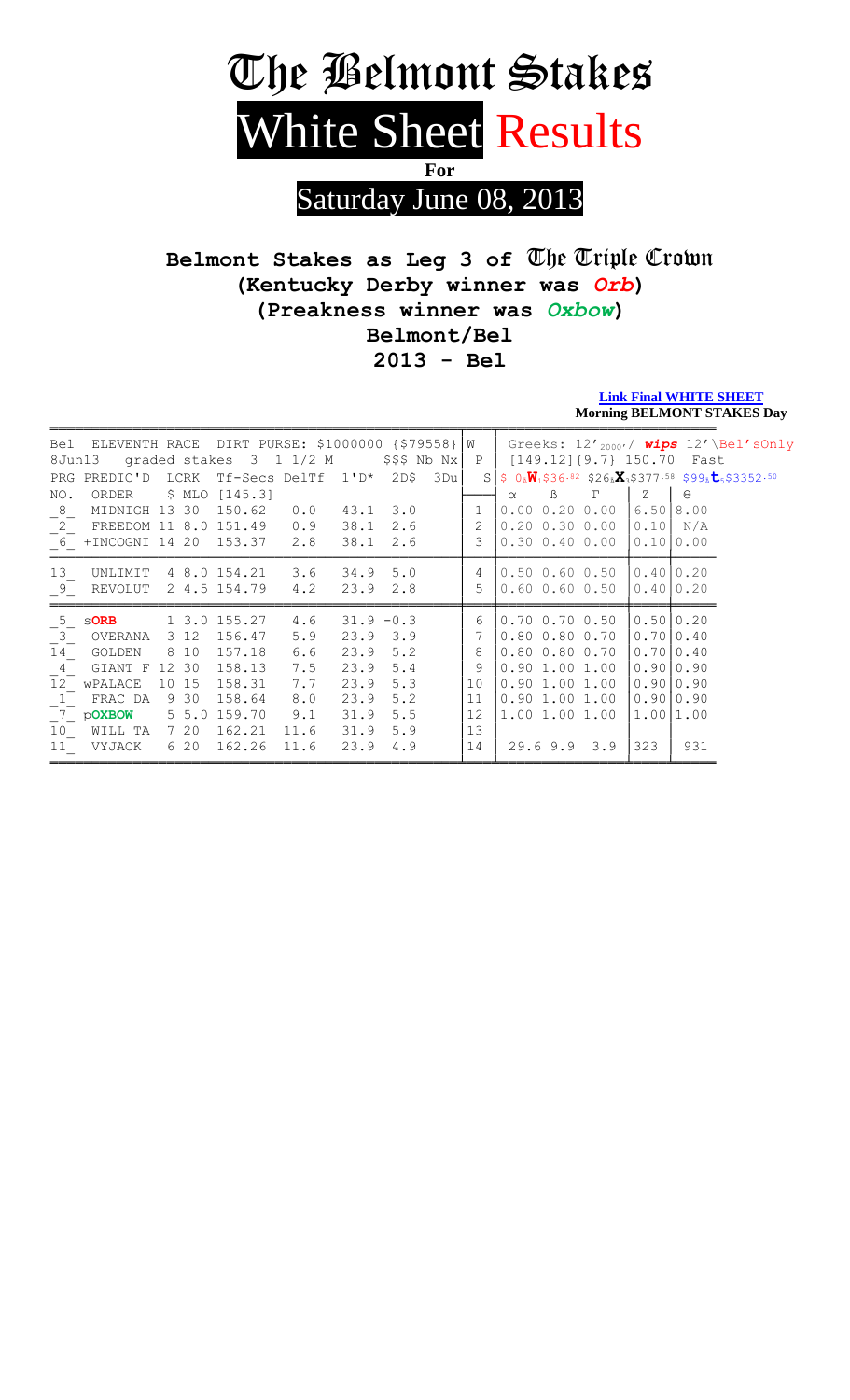# The Belmont Stakes White Sheet Results

For

Saturday June 09, 2012

Belmont Stakes as Leg 3 of The Triple Crown (Kentucky Derby winner was *I'll Have Another*) (Preakness winner was  $\frac{T'}{11}$  Have Another) (Belmont Stakes winner is TBD) Belmont/Bel 2012

**Bel** 

#### **Link Final WHITE SHEET Morning BELMONT STAKES Day**

| 9Jun12                  | Bel ELEVENTH RACE DIRT PURSE: \$1000000 {\$41111} |      |        | qraded stakes 3 1 1/2 M |      |              | $$$ \$\$\$ Nb Nx $ $ |     | $M_{\odot}$<br>P |          | Greeks: 281/ | [147.10] 150.42 Fast | 7\STANDARD |          |
|-------------------------|---------------------------------------------------|------|--------|-------------------------|------|--------------|----------------------|-----|------------------|----------|--------------|----------------------|------------|----------|
| PRG                     | PREDIC'D                                          |      | LCRK   | Tf-Secs DelTf           |      | $1' D*$      | 2D\$                 | 3Du | S                | S        | $34w1$ \$    | $17x3$ \$            |            | 41t5     |
| NO.                     | ORDER                                             |      | \$ MLO | [145.3]                 |      |              |                      |     |                  | $\alpha$ | $\beta$      | P                    | Ζ          | $\Theta$ |
| 5                       | DULLAHA                                           |      | 1 5.0  | 150.07                  | 0.0  | $23.9 - 0.3$ |                      |     |                  | 0.29     | 0.00         | 0.00                 | 6.00       | 7.71     |
| $\overline{1}$          | $+$ STREET                                        | 9 12 |        | 150.37                  | 0.3  | 38.1         | 2.5                  |     | $\overline{2}$   | 0.43     |              | $0.14$ 0.29          | 0.14       | N/A      |
|                         | 7 FIVE SI 11 50                                   |      |        | 151.19                  | 1.1  | 36.0         | 2.4                  |     | ζ                |          |              | $0.57$ $0.29$ $0.43$ | 0.14       | 0.00     |
| 2                       | UNSTOPP                                           |      | 7 30   | 152.21                  | 2.1  | 50.5         | 3.2                  |     | 4                |          |              | $0.57$ 0.57 0.57     | 0.29       | 0.14     |
| 8                       | GUYANA                                            |      | 8 50   | 152.92                  | 2.8  | $50.5$ 3.3   |                      |     | 5                |          |              | $0.71$ $0.57$ $0.71$ | 0.43       | 0.14     |
| $\overline{\mathbf{3}}$ | WUNION R                                          |      | 2 6.0  | 153.83                  | 3.8  | 23.9         | 2.8                  |     | 6                |          |              | $0.86$ $0.71$ $0.86$ | 0.57       | 0.43     |
| $\overline{4}$          | SATIGUN                                           |      | 5 30   | 156.05                  | 6.0  | 41.7         | 5.8                  |     |                  |          |              |                      |            |          |
| 10 <sub>o</sub>         | OPTIMIZ                                           |      | 4 20   | 159.63                  | 9.6  | 31.9         | 5.1                  |     | 8                |          |              |                      |            |          |
| - 9                     | <b>PPAYNTER</b>                                   |      | 68.0   | 162.51                  | 12.4 | 46.8         | 6.6                  |     | 9                |          |              |                      |            |          |
| 12 <sup>7</sup>         | MY ADON                                           |      | 3 20   | 163.65                  | 13.6 | 46.8         | 5.3                  |     | 10               |          |              |                      |            |          |
| $6 \quad$               | RAVELO' 10 50                                     |      |        | 166.59                  | 16.5 | 49.1         | 7.3                  |     | 11               |          |              | 7.5 5.1 10.6         | 31         | 496      |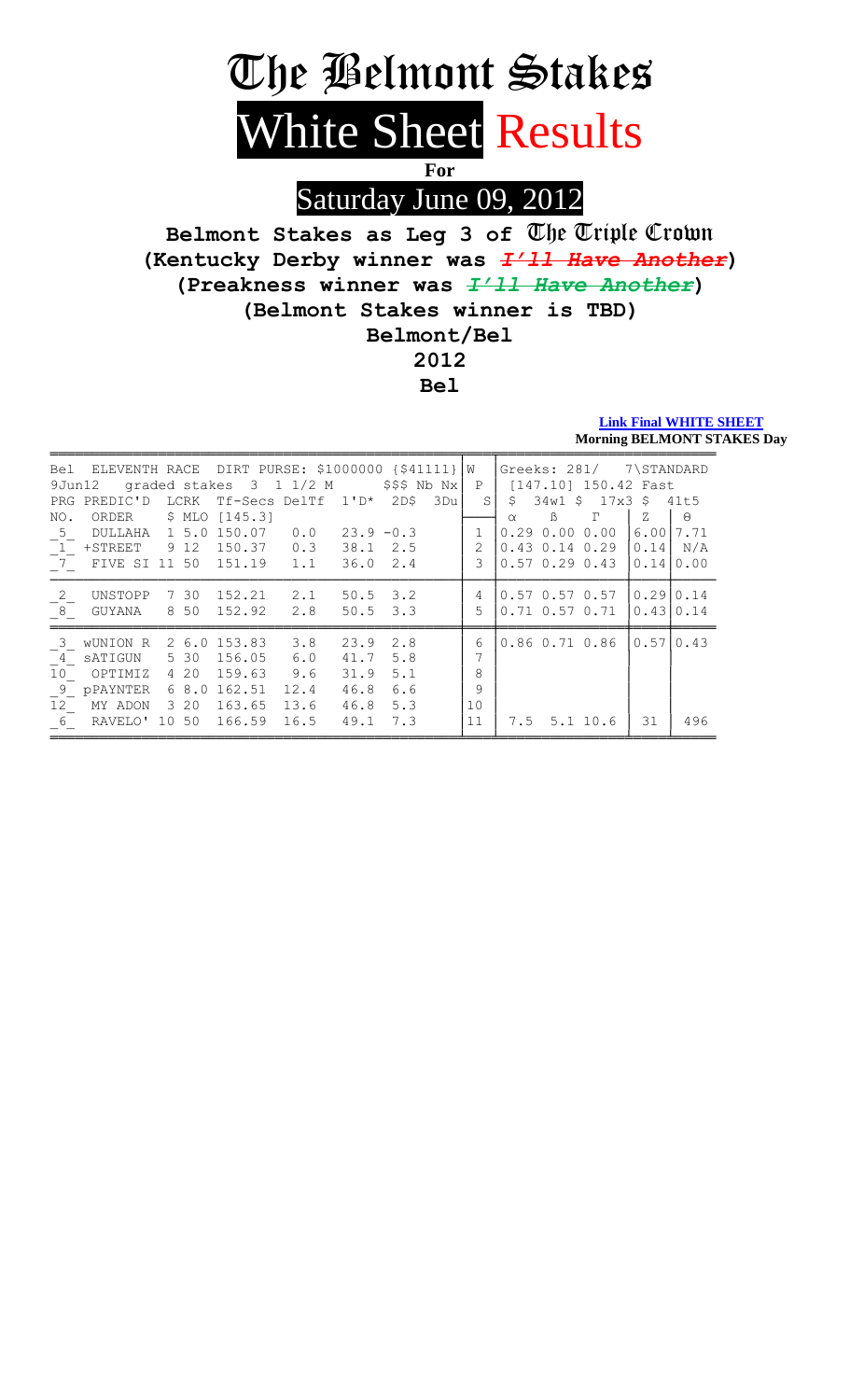# **2011 through 2003 link:**



#### **2011**

2010

etc

- .
- .
- 
- .
- .
- 
- .
	- .
	- .
	- .
	- .
	- .
	- .
	- .
- .
- .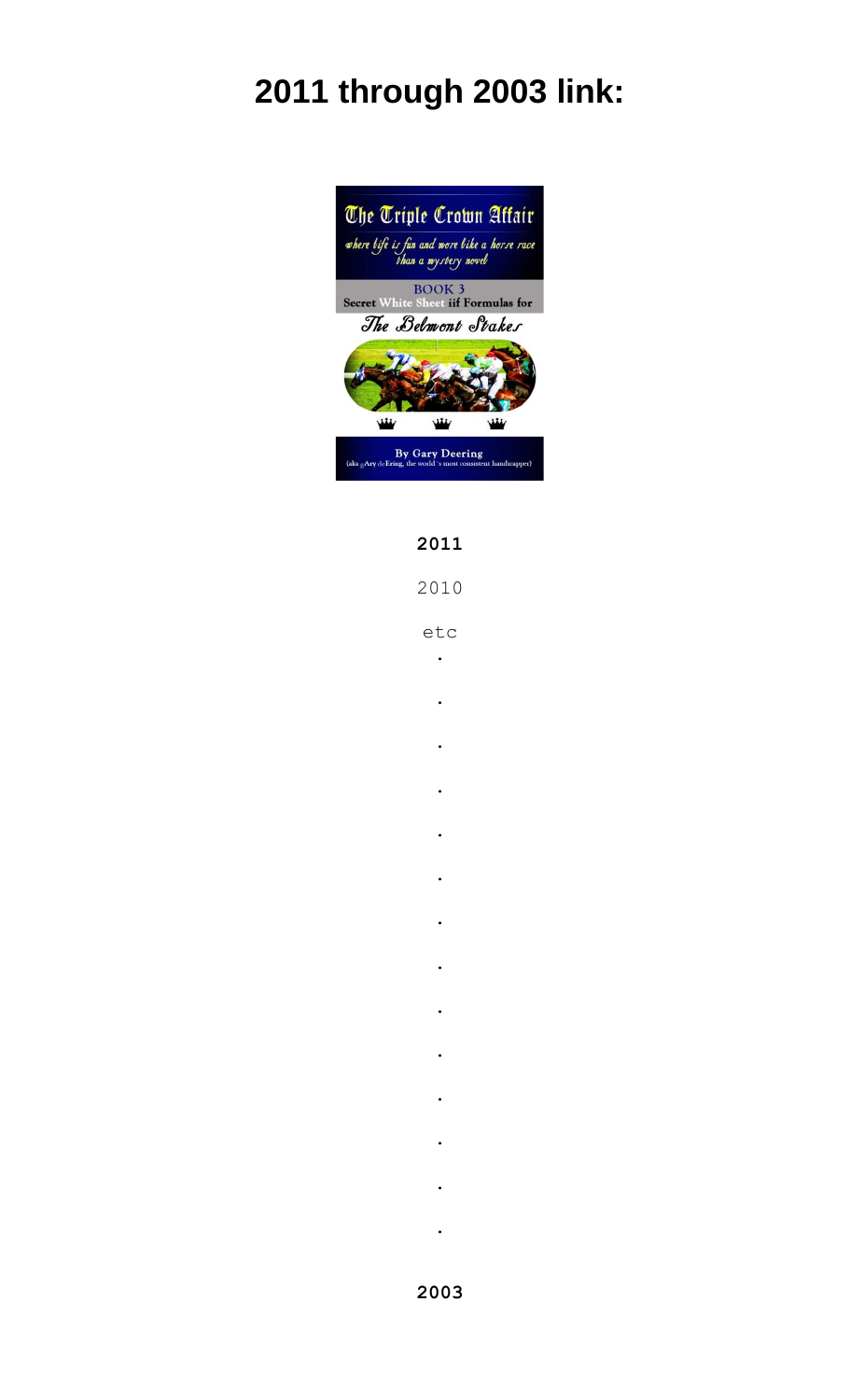## Saturday June 8, 2002

# Belmont Stakes as Leg 3 of The Triple Crown

(Kentucky Derby winner was Barbare) (Preakness winner was BERNARD)

#### Belmont/Bel

| 8Jun02         | Bel TENTH RACE DIRT PURSE: \$1000000 { \$74089} W |            |              | graded stakes 3 1 1/2 M |      |                  | $$$ \$\$\$ Nb Nx | $\mathbf{P}$ | Greeks:              | 0.001        | 0/<br>149.71 Fast             | 0\STANDARD |          |
|----------------|---------------------------------------------------|------------|--------------|-------------------------|------|------------------|------------------|--------------|----------------------|--------------|-------------------------------|------------|----------|
|                | PRG PREDIC'D                                      | LCRK       |              | Tf-Secs DelTf 1'D*      |      | 2DS              | 3Du              | S            | S                    |              | $N/Aw1$ \$ $N/Ax3$ \$ $N/At5$ |            |          |
| NO.            | ORDER                                             | \$ MLO     | [144.7]      |                         |      |                  |                  |              | $\alpha$             | $\mathbb{B}$ | $\Gamma$                      | Z          | $\Theta$ |
| $\overline{2}$ | LIKE A                                            | 10 30      | 148.57       | 0.0                     |      | $34.7$ 2.3       |                  |              |                      |              | 0.0000.0000.00                | 0.001      | 0.00     |
| $\boxed{5}$    | sSUNDAY                                           |            | 8 6.0 149.42 | 0.9                     |      | $38.1 \quad 2.3$ |                  | 2            |                      |              | 0.0000.0000.00                | 0.001      | N/A      |
| 10             | WAR EMB 1 1.0 151.05 2.5                          |            |              |                         |      | $31.9 - 2.1$     |                  | 3            |                      |              | 0.0000.0000.00                | 0.0010.00  |          |
| $\overline{4}$ | ESSENCE                                           | 2 30       | 152.76       | 4.2                     | 23.9 | 1.9              |                  | 4            | 0.0000.0000.00       |              |                               | 0.0010.00  |          |
| $\overline{1}$ | ARTAX T 11 50                                     |            | 154.38       | 5.8                     | 36.0 | 2.3              |                  | 5            | $0.00$ $0.00$ $0.00$ |              |                               | 0.0010.00  |          |
| 6              | PERFECT                                           |            | 6 8.0 154.74 | 6.2                     | 23.9 | 4.6              |                  | 6            |                      |              | 0.0000.0000.00                | 0.0010.00  |          |
| -9-            | PROUD C                                           | $3\;\;5.0$ | 156.96       | 8.4                     | 31.9 | 3.9              |                  | 7            |                      |              |                               |            |          |
| $\overline{3}$ | WISEMAN                                           | 4 2 0      | 158.35       | 9.8                     | 38.6 | 5.0              |                  | 8            |                      |              |                               |            |          |
| 11             | +MAGIC W                                          | 5 15       | 158.66       | 10.1                    | 31.9 | 5.1              |                  | 9            |                      |              |                               |            |          |
| 8              | pMEDAGLI                                          | 7 10       | 160.93       | 12.4                    | 31.9 | 5.6              |                  | 10           |                      |              |                               |            | 145,334  |
|                | 12 wSARAVA                                        | 9 30       | 164.31       | 15.7                    | 46.8 | 6.9              |                  | 11           | 142.5 16.0 7.1       |              |                               | 2454       | 25,209   |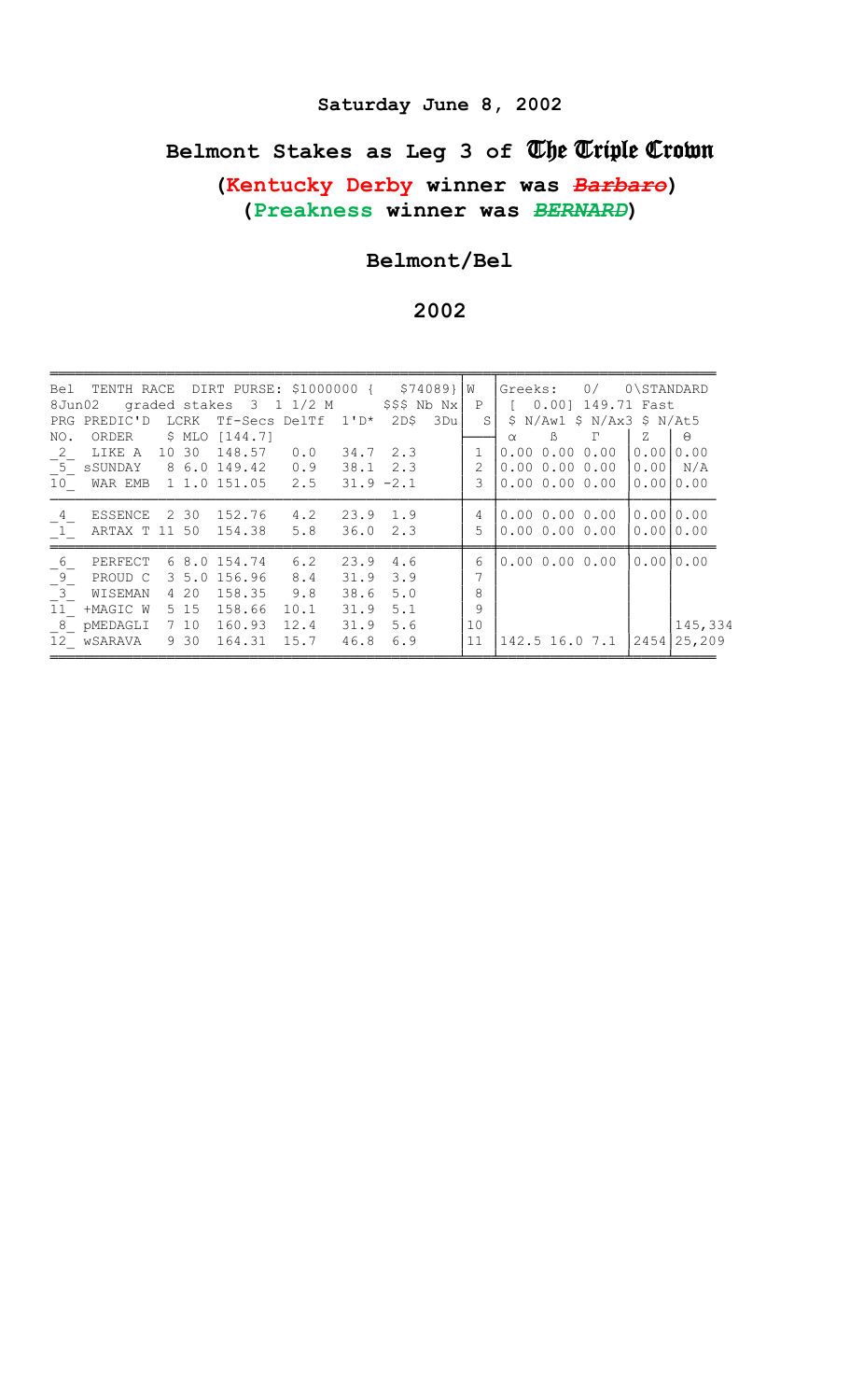#### Saturday June 9, 2001

# Belmont Stakes as Leg 3 of The Triple Crown

#### (Kentucky Derby winner was Barbaro) (Preakness winner was BERNARD)

#### Belmont/Bel

#### 2001

|             | Bel TENTH RACE DIRT PURSE: \$1000000 { \$67376} W<br>9Jun01    | graded stakes 3 1 1/2 M |     |              | $$$ \$\$\$ Nb Nx $ $ |     | P             |          |           | $ Greeks: 0/0\$ STANDARD<br>$[0.00]$ 146.56 Fast |      |            |
|-------------|----------------------------------------------------------------|-------------------------|-----|--------------|----------------------|-----|---------------|----------|-----------|--------------------------------------------------|------|------------|
|             | PRG PREDIC'D                                                   | LCRK Tf-Secs DelTf 1'D* |     |              | 2D\$                 | 3Du | S.            |          |           | \$ N/Aw1 \$ N/Ax3 \$ N/At5                       |      |            |
| NO.         | ORDER \$ MLO [145.5]                                           |                         |     |              |                      |     |               | $\alpha$ | $\beta$   | $\Gamma$                                         | Z    | $\Theta$   |
| 9           | wPOINT G 1 1.6 148.19 0.0                                      |                         |     | $31.9 - 3.9$ |                      |     | $\mathbf{1}$  |          |           | 0.0000.0000.00                                   | 0.00 | 0.00       |
|             | 1 INVISIB 6 8.0 152.53 4.3                                     |                         |     | $23.9$ 4.3   |                      |     | $\mathcal{L}$ |          |           | 0.0000.0000.001                                  | 0.00 | N/A        |
|             | $\begin{bmatrix} 4 \\ 4 \end{bmatrix}$ THUNDER 7 10 153.87 5.7 |                         |     | $23.9$ 4.5   |                      |     | 3             |          |           | 0.0000.0000.00                                   | 0.00 | 0.00       |
| $5^{\circ}$ | SMONARCH                                                       | 2 2.5 154.51            | 6.3 | $31.9$ 1.5   |                      |     | 4             |          |           | 0.0000.0000.00                                   |      | 0.0010.00  |
| 2           | BALTO S 4 15 155.67 7.5                                        |                         |     | $23.9$ $3.5$ |                      |     | 5             |          |           | 0.0000.0000.00                                   |      | 0.0010.00  |
| 6           | BUCKLE                                                         | 8 30 155.89             | 7.7 | 49.5         | 6.4                  |     | 6             |          |           | 0.0000.0000.00                                   | 0.00 | 0.00       |
| 8           | pA P VAL                                                       | 3 5.0 155.94            | 7.8 | 31.9         | 3.3                  |     | 7             |          |           |                                                  |      |            |
|             | 3 +DOLLAR 5 6.0 157.02                                         |                         | 8.8 | 31.9         | 4.7                  |     | 8             |          |           |                                                  |      | 183.5      |
|             | $7$ $\blacksquare$ dR GREE                                     | 9 30 157.87             | 9.7 | 0.0          | 0.0                  |     | 9             |          | 4.75.04.2 |                                                  |      | 20.6 76.00 |

■ D ... normal "dot" horses = no race data (usually maidens)

I d ... with lower case first letter of horses name = missing some data and put in as no race data horse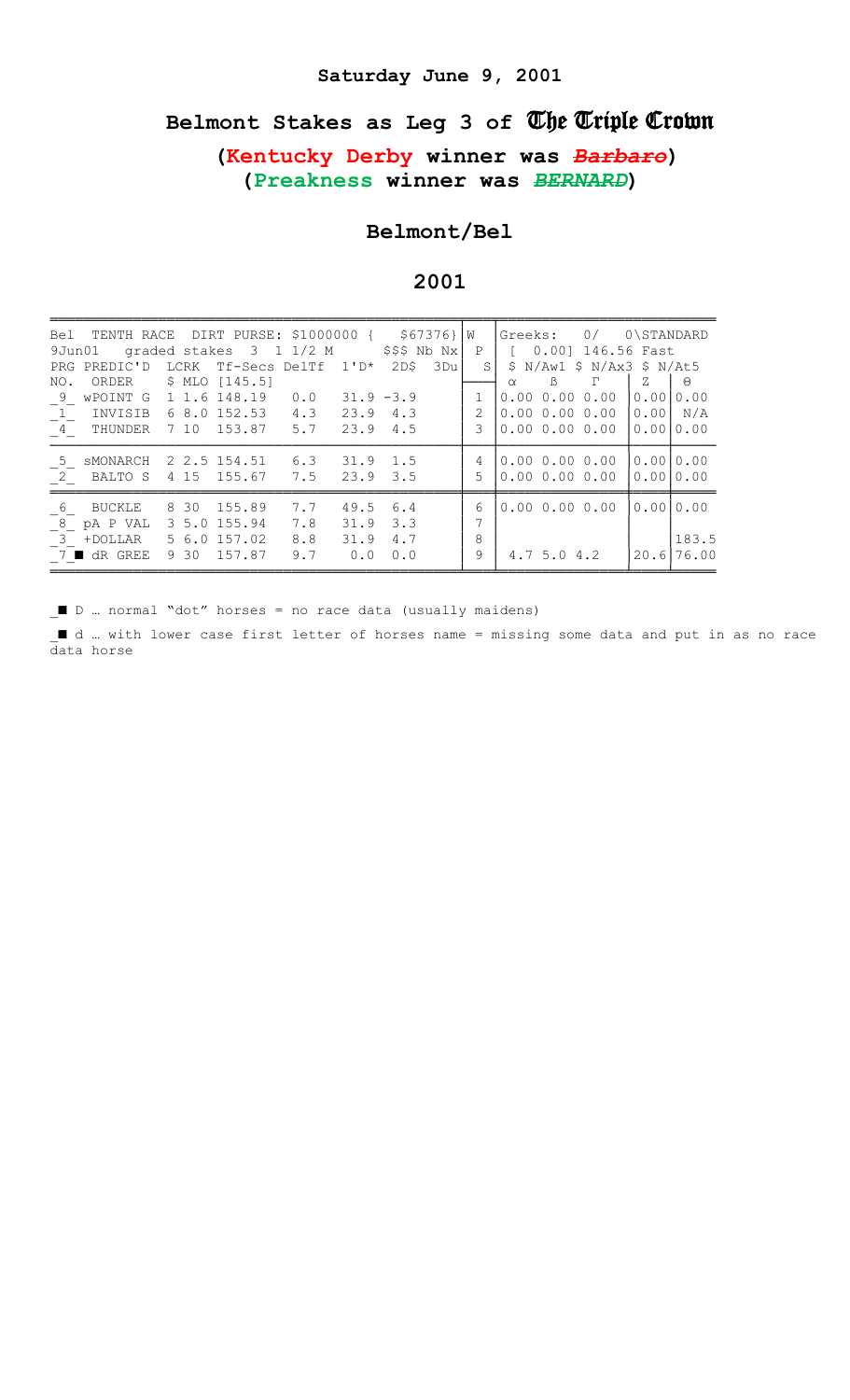# Belmont Stakes as Leg 3 of The Triple Crown

# (Kentucky Derby winner was Barbaro) (Preakness winner was BERNARD)

#### Belmont/Bel

2000

| $10$ Jun $00$    | Bel NINTH RACE DIRT PURSE: \$1000000 { \$26882} |       |          | graded stakes 3 1 1/2 M |      |                  | $$$ \$\$\$ Nb Nx |     | l W<br>$\mathbf{P}$ | Greeks:  |                | 0/<br>0.001 151.19 Fast       | 0\STANDARD |           |
|------------------|-------------------------------------------------|-------|----------|-------------------------|------|------------------|------------------|-----|---------------------|----------|----------------|-------------------------------|------------|-----------|
|                  | PRG PREDIC'D                                    |       | LCRK     | $Tf-Secs$ DelTf $1'D*$  |      |                  | 2D\$             | 3Du | S.                  | S        |                | $N/Aw1$ \$ $N/Ax3$ \$ $N/At5$ |            |           |
| NO.              | ORDER                                           |       | \$ MLO   | [145.6]                 |      |                  |                  |     |                     | $\alpha$ | $\mathbb{B}$   | Г                             | Z          | $\Theta$  |
| 6                | GLOBALI                                         |       | 1 20     | 148.69                  | 0.0  | $38.1 - 0.1$     |                  |     | 1                   |          |                | 0.0000.0000.00                | 0.00       | 0.00      |
| 11               | TAHKODH                                         |       | 2 30     | 150.29                  | 1.6  | 38.1             | 1.4              |     | $\overline{2}$      |          |                | 0.0000.0000.00                | 0.00       | N/A       |
|                  | 4 sUNSHADE                                      |       |          | 4 5.0 150.60            | 1.9  | $38.1 \quad 2.1$ |                  |     | 3                   |          |                | 0.0000.0000.00                | 0.00       | 0.00      |
| $\mathbf{1}_{-}$ | APPEARI                                         |       | 8 30     | 151.50                  | 2.8  | 43.1             | 2.8              |     | 4                   |          |                | 0.0000.0000.00                | 0.0010.00  |           |
| $\overline{2}$   | POSTPON                                         |       |          | 6 6.0 151.96            | 3.3  | 38.1             | 2.4              |     | 5                   |          |                | 0.0000.0000.00                | 0.00       | 10.00     |
| 5                | pAPTITUD                                        |       |          | 3 1.6 153.60            | 4.9  | 23.9             | 3.9              |     | 6                   |          |                | 0.0000.0000.00                |            | 0.0010.00 |
| 7                | CURULE                                          | 11 15 |          | 155.40                  | 6.7  | 23.9             | 5.4              |     | 7                   |          |                |                               |            |           |
| 9                | $+WHEELAW$                                      | 10    | 5.0      | 155.79                  | 7.1  | 23.9             | 5.3              |     | 8                   |          |                |                               |            |           |
| $\overline{3}$   | WCOMMEND                                        |       | 9 20     | 157.44                  | 8.7  | 23.9             | 5.2              |     | 9                   |          |                |                               |            |           |
| $^{-8}$          | IMPEACH                                         |       | $5\,4.5$ | 158.90                  | 10.2 | 31.9             | 5.5              |     | 10                  |          |                |                               |            | 9315      |
| $\overline{10}$  | HUGH HE                                         |       | 7 50     | 160.07                  | 11.4 | 31.9             | 5.9              |     | 11                  |          | $39.6$ 3.8 4.4 |                               | 213        | 1310      |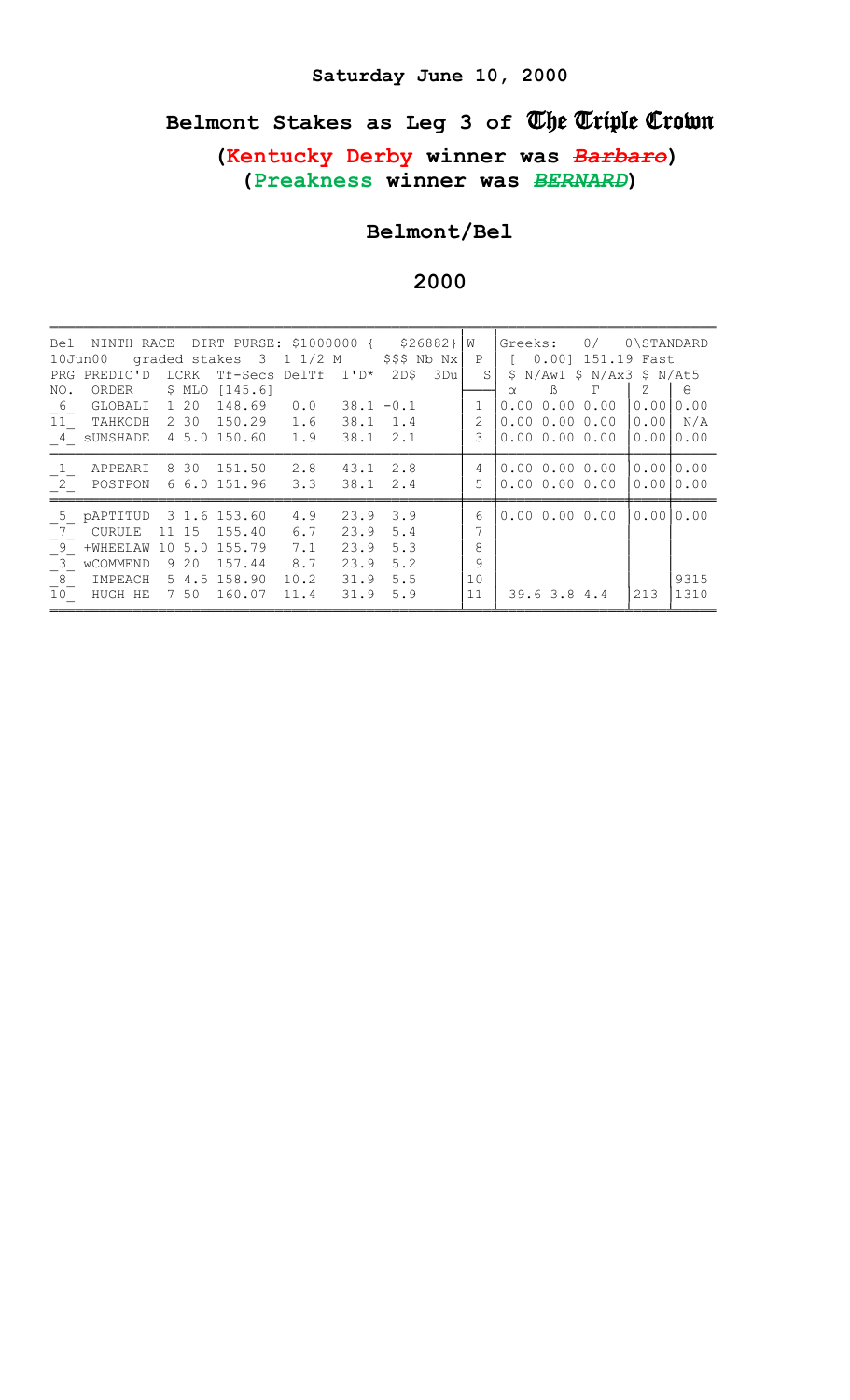#### **Saturday June 5, 1999**

# **Belmont Stakes as Leg 3 of** The Triple Crown

**(Kentucky Derby winner was** *Barbaro***) (Preakness winner was** *BERNARD***)**

#### **Belmont/Bel**

#### **1999**

| 147.88 Fast |
|-------------|
|-------------|

| Bel NINTH RACE DIRT PURSE: \$1000000 {<br>5Jun99 graded stakes $3 \t11/2 M$ \$\$\$ Nb Nx P   [ 0.00] |  |  | $\vert W \vert$ |  | $ Greeks: 0/ 0\S TANDARD$ |  |
|------------------------------------------------------------------------------------------------------|--|--|-----------------|--|---------------------------|--|
|                                                                                                      |  |  |                 |  | 61.5 44.4 3.6 1537 5343   |  |

12 NHR

# **NO WHITE SHEET DATA (Yet 6/11/22)**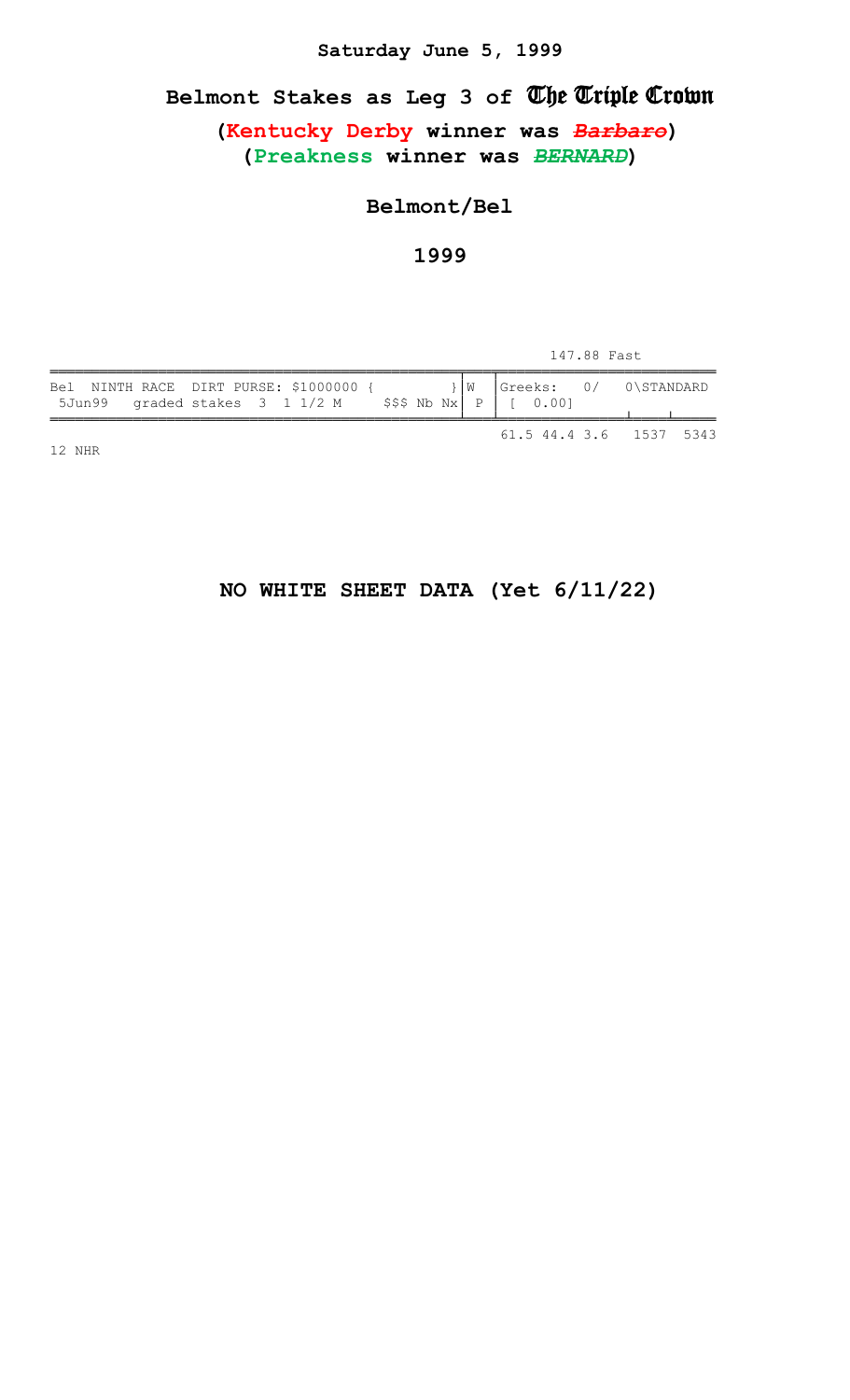# Saturday June 6, 1998

# Belmont Stakes as Leg 3 of The Triple Crown

(Kentucky Derby winner was Barbare) (Preakness winner was BERNARD)

# Belmont/Bel

| 6Jun98          | Bel NINTH RACE DIRT PURSE: \$1000000 { \$50022} |    |              |         | graded stakes 3 1 1/2 M |              | $$$ \$\$\$ Nb Nx |     | W<br>P         | Greeks:  | 0.001          | 0/<br>149.16 Fast             | 0\STANDARD |           |
|-----------------|-------------------------------------------------|----|--------------|---------|-------------------------|--------------|------------------|-----|----------------|----------|----------------|-------------------------------|------------|-----------|
|                 | PRG PREDIC'D                                    |    | LCRK         |         | Tf-Secs DelTf 1'D*      |              | 2DS              | 3Du | S              | S        |                | $N/Aw1$ \$ $N/Ax3$ \$ $N/At5$ |            |           |
| NO.             | ORDER                                           |    | \$ MLO       | [144.3] |                         |              |                  |     |                | $\alpha$ | $\mathbb{B}$   | г                             | Ζ          | $\Theta$  |
| $\overline{7}$  | LIMIT O                                         |    | 8 2 1        | 148.69  | 0.0                     | 49.8         | 3.2              |     | $\mathbf{1}$   | 0.00     |                | 0.0000.00                     | 0.001      | 0.00      |
| $\overline{1}3$ | GRAND S                                         |    | 4 7          | 150.76  | 2.1                     | 38.1         | 2.1              |     | $\overline{2}$ |          |                | 0.0000.0000.00                | 0.001      | N/A       |
|                 | 8 pREAL QU 1 0.8 150.90                         |    |              |         | 2.2                     | $31.9 - 0.3$ |                  |     | 3              |          |                | 0.0000.0000.00                | 0.001      | 0.00      |
| 5               | +PARADE                                         |    | 7 20         | 150.95  | 2.3                     | 38.1         | 2.4              |     | 4              |          |                | 0.0000.0000.00                | 0.0010.00  |           |
|                 | 11 WVICTORY                                     |    | 2 4.5 154.95 |         | 6.3                     | 31.9         | 3.3              |     | 5              |          |                | 0.0000.0000.00                | 0.0010.00  |           |
| 6               | CLASSIC                                         |    | 5 10         | 157.24  | 8.6                     | 31.9         | 5.5              |     | 6              |          |                | 0.0000.0000.00                |            | 0.0010.00 |
| 12 <sup>°</sup> | YARROW                                          |    | 3 3 2        | 158.24  | 9.6                     | 36.3         | 4.3              |     | 7              |          |                |                               |            |           |
| $4\overline{4}$ | CHILITO                                         |    | 9 85         | 158.97  | 10.3                    | 23.9         | 5.3              |     | 8              |          |                |                               |            |           |
| 10              | RAFFIE'                                         | 11 | 14           | 159.86  | 11.2                    | 36.3         | 6.0              |     | 9              |          |                |                               |            |           |
| $3-$            | BASIC T                                         | 10 | 113          | 160.33  | 11.6                    | 31.9         | 6.2              |     | 10             |          |                |                               |            |           |
|                 | $\overline{2}$ sTHOMAS                          | 6  | 28           | 161.46  | 12.8                    | 46.8         | 6.6              |     | 11             |          | $11.0$ 3.0 5.3 |                               | 17.61      | 275       |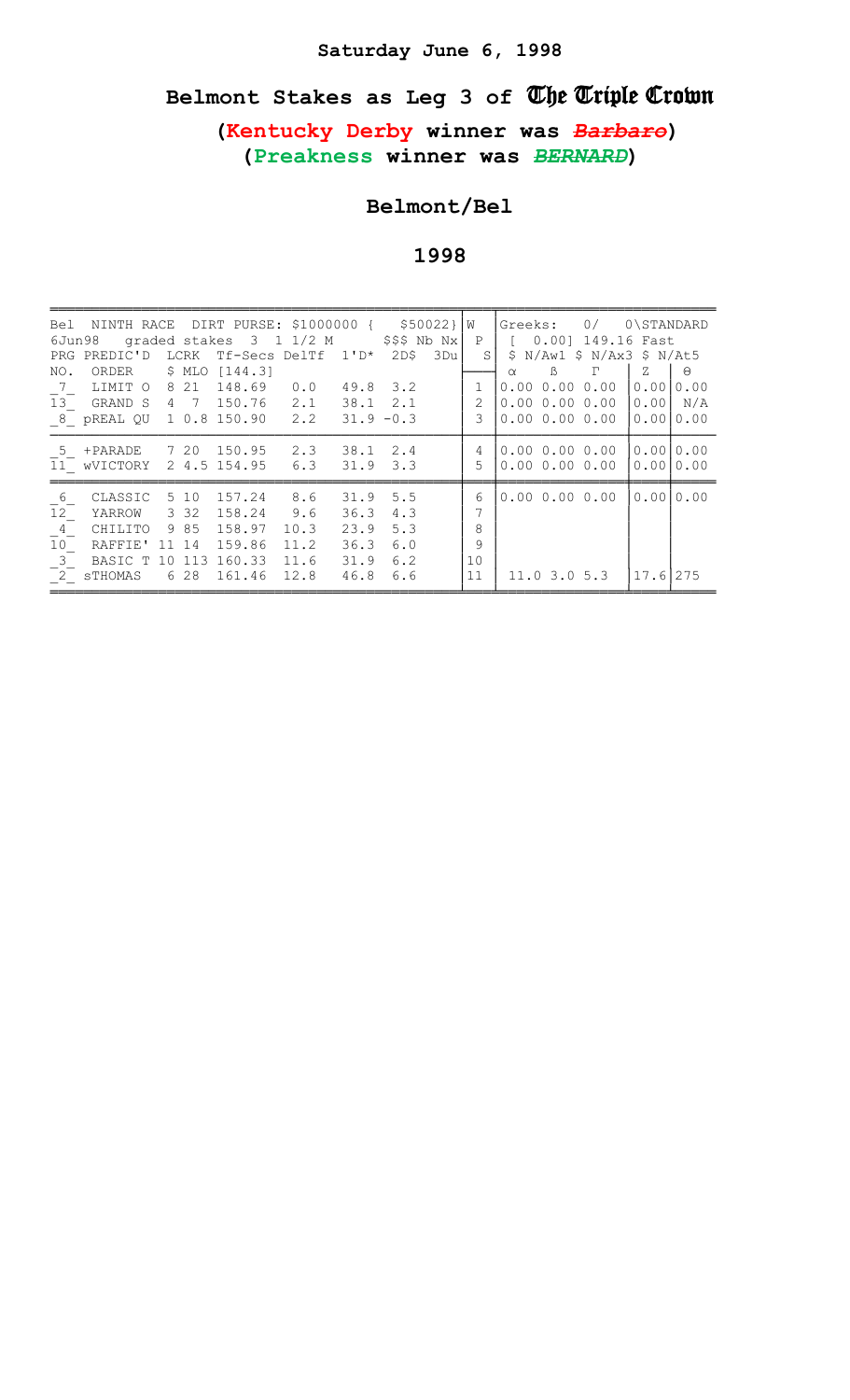# Belmont Stakes as Leg 3 of The Triple Crown

(Kentucky Derby winner was Barbare) (Preakness winner was BERNARD)

Belmont/Bel

| Bel NINTH RACE DIRT PURSE: \$500000 { \$59123}   W<br>7Jun97 graded stakes $3 \t1 \t1/2 M$ \$\$\$ Nb Nx |  |                                 |      |                              |     |       |        | Greeks: 0/ 0\STANDARD<br>P   [ 0.00] 148.82 Fast |                        |          |
|---------------------------------------------------------------------------------------------------------|--|---------------------------------|------|------------------------------|-----|-------|--------|--------------------------------------------------|------------------------|----------|
| LCRK Tf-Secs DelTf 1'D*<br>PRG PREDIC'D                                                                 |  |                                 |      |                              |     | 3Du l | S      | \$ N/Aw1 \$ N/Ax3 \$ N/At5                       |                        |          |
| NO. ORDER \$ MLO [145.9]                                                                                |  |                                 |      |                              |     |       |        | $\mathbb{B}$<br>$\Gamma$<br>$\alpha$             | Ζ                      | $\Theta$ |
| 2 pSILVER 1 1 150.95                                                                                    |  |                                 | 0.0  | $31.9 - 0.3$                 |     |       |        | 0.0000.0000.00                                   | 10.0010.00             |          |
| 6 IRISH S                                                                                               |  | 6 34 152.17 1.2                 |      | 43.1 2.7                     |     |       | 2      | 0.0000.0000.00                                   | [0.00] N/A             |          |
| 1a WILD RU                                                                                              |  | 4 2.5 154.15 3.2                |      | 36.34.9                      |     |       | 3      | 0.00 0.00 0.00 10.0010.00                        |                        |          |
| 5 SFREE HO<br>3 + CRYPTO 3 4.2 155.49                                                                   |  | 2 4.4 154.89 3.9                | 4.5  | $31.9$ $3.3$<br>$23.9$ $3.9$ |     |       | 4<br>5 | $0.00$ 0.00 0.00 0.00 0.00<br>0.0000.0000.00     | 10.0010.00             |          |
| 1 wTOUCH G<br>4 MR. ENE                                                                                 |  | 5 2.5 156.90 6.0<br>7 45 167.43 | 16.5 | $31.9$ 5.5<br>38.6           | 6.3 |       | 6      | 0.0000.0000.00<br>7.3 3.0 2.7                    | 0.0010.00<br>13.6123.8 |          |